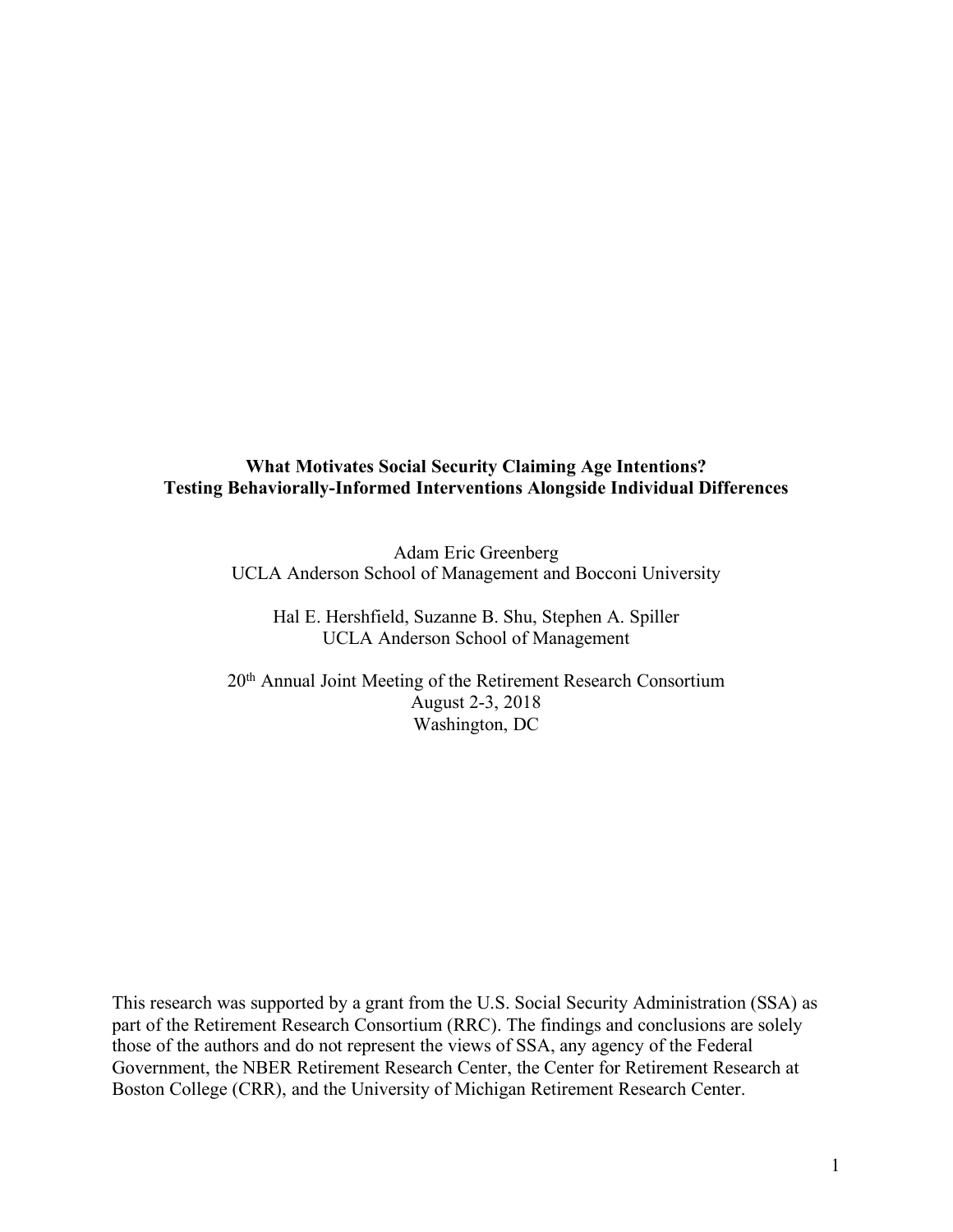The decision of when to claim Social Security Administration (SSA) retirement benefits is a highly individual decision. Retirees must take into account their own family situations, income options (such as part-time work, pensions, or other retirement accounts), and consumption needs (Diamond and Hausman 1984). They must also deal with substantial individual uncertainty around subjective longevity and health status (Khan, Rutledge, and Wu 2014). Beyond these economic issues of when to optimally claim, individual differences in psychological preferences can also affect the claiming decision. For example, recent RRCfunded research has identified that measurable individual differences in loss aversion, intertemporal patience, and perceived ownership of SSA benefits are also highly predictive of claiming intentions (Shu and Payne 2016). While different strands of research have investigated the impact of heterogeneity on the claiming decision, as well as the impact of information display and interventions on claiming intentions (e.g., Brown, Kapteyn, and Mitchell 2016; Knoll 2011; Knoll, Appelt, Johnson, and Westfall 2015; Liebman and Luttmer 2015), there has been little work pulling together both measurement of individual differences and impacts of interventions in the same experiment.

Thus, in the current research, we aimed to test 1) the effectiveness of a variety of different interventions meant to help consumers better reason about Social Security claiming age, 2) the role that individual differences play in claiming age intentions, and 3) interactions between interventions and individual differences on claiming age intentions. By investigating these dimensions of decisions about claiming intentions, we hope to better model the decision and thus generate better predictive models of which retirees will decide to claim earlier or later.

Previous work on SSA claiming age has largely focused on non-psychological factors such as health and socioeconomic status, finding that consumers who are in poor health tend to claim earlier than those who are in better health (Gustman and Steinmeier 2005), and that workers with a higher socioeconomic status tend to work longer and claim later than workers with a lower socioeconomic status (Li, Hurd, and Loughran 2008). But, as Knoll (2011) and Shu and Shu (2018) have observed, there are a variety of psychological factors that may also play a role in the decision of when to claim benefits, some of which have been empirically investigated in intervention-based contexts, some of which have been investigated in measured contexts (i.e., as individual differences), and some that have not been tested. Although there are a wealth of interventions and measured constructs that *could be* investigated in the Social Security claiming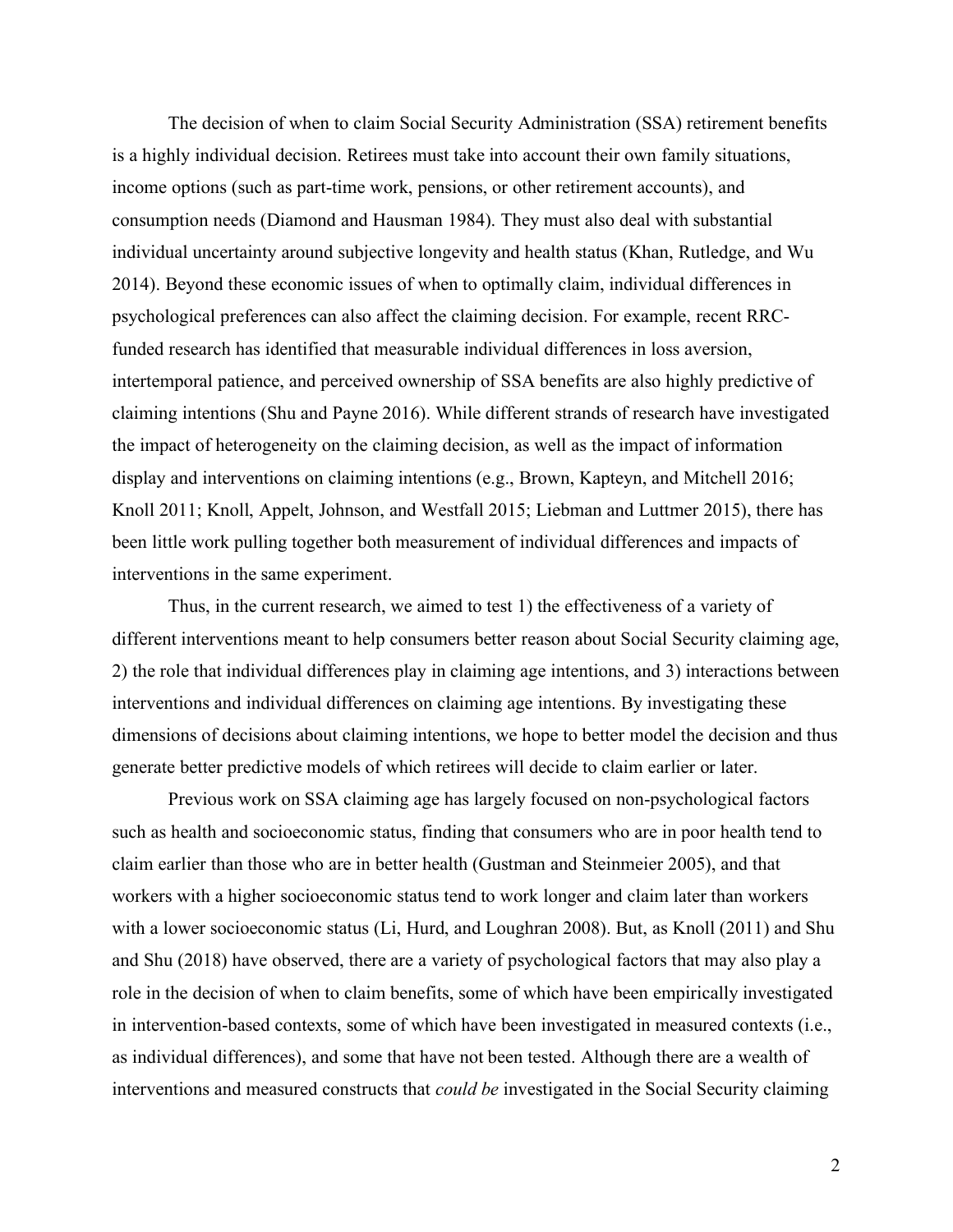context, the temporal and financial scope of this project mean that a non-comprehensive set of interventions and constructs *can be* examined. As a result, we focused on interventions and constructs for which there was reliable, theory-driven evidence in either Social Security claiming contexts, financial decision-making contexts, or contexts that were conceptually closely related.

In what follows, we first briefly review bodies of research underlying psychologicallyinformed interventions, and then discuss individual difference factors that may be involved in SSA claiming age decisions.

#### **Psychologically-Informed Interventions**

**Framing Interventions.** The way that retirement age and payout benefits are framed can theoretically affect willingness to claim SSA benefits. In deciding when to claim SSA benefits, workers may evaluate their options in a relative context (Kahneman and Tversky 1979). That is, rather than deciding in an absolute sense whether a given retirement age makes financial sense, workers may compare the *gains* or *losses* that they would receive as a function of some reference point. If, for example, a worker had considered retiring at age 62, then retiring at age 64 could be framed as a 'loss,' in that the worker could have had two more years of time in retirement. But, retiring at age 64 could also be framed as a 'gain,' in that the worker could have a higher monthly payout from delaying their claiming age. In one related study, Fetherstonhaugh and Ross (1999) found that claiming age intentions differed as a function of whether a hypothetical retirement age represented a loss of money over time or a gain (with respondents choosing a later age when a younger age represented a loss of money). More recently, Brown, Kapteyn, and Mitchell (2016) found that respondents prefer a later claiming age when claiming later is framed as a gain.

Other work has examined framing in a different way. Namely, payouts can be framed either as an annuitized stream (paid monthly) or as a lump sum, which totals the monthly payouts over time. Prior work in this domain has investigated whether providing individuals with a table of cumulative payouts at different live-to ages can affect claiming intentions, and finds that such cumulative payout information tends to encourage earlier claiming (Shu and Payne 2016). A different approach may be to sum monthly payments into an annual total. Although this framing has not been examined in the context of SSA claiming decisions, existing research has found that for lower values of wealth, annuities seem less adequate than their equivalent lump sums; when retirement wealth is framed as an annuity, survey respondents report higher saving intentions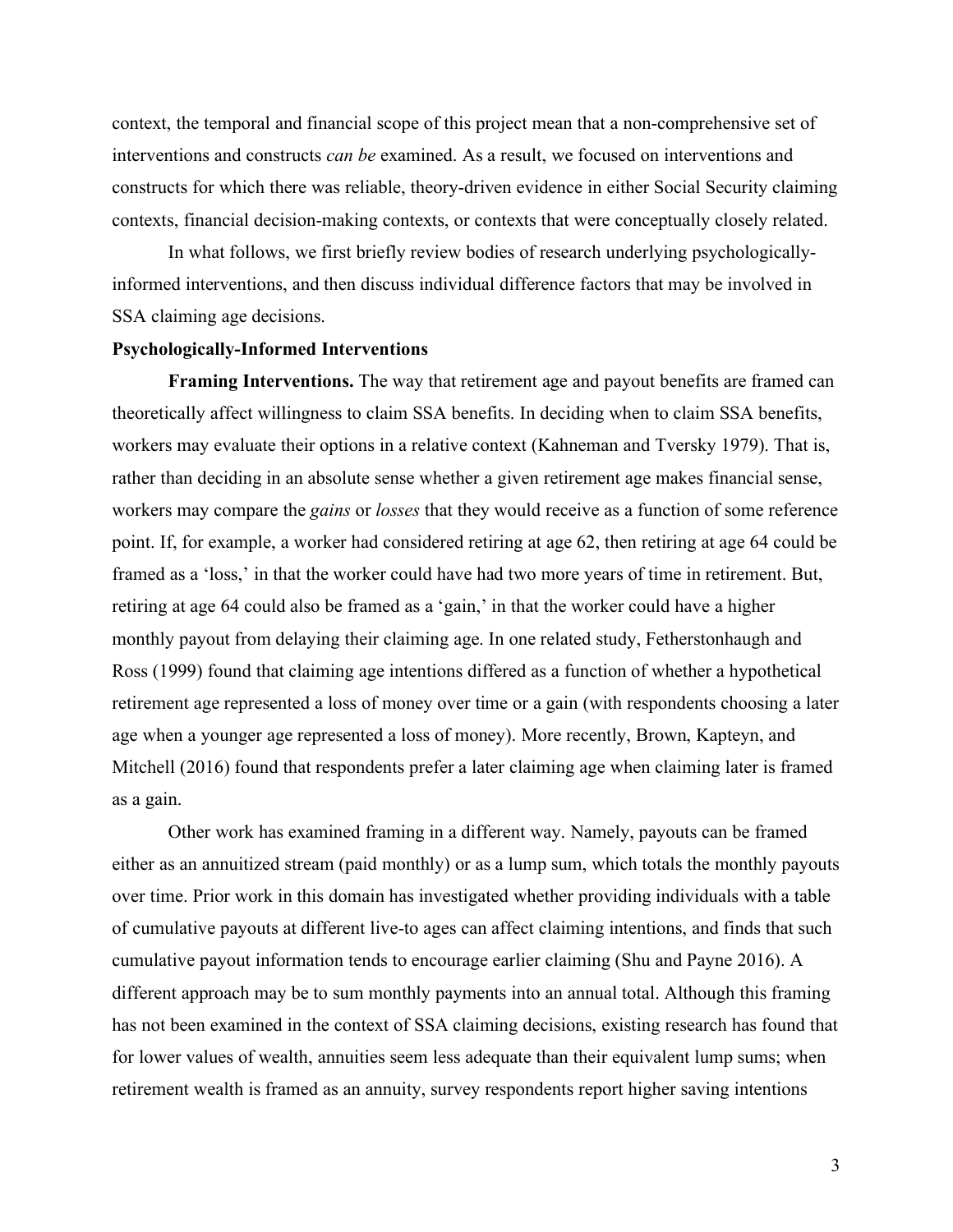(Goda, Manchester, and Sojourner 2013; Goldstein, Hershfield, and Benartzi 2016). Framing Social Security benefits in terms of their monthly payouts has been the standard approach in both formal SSA communications and in prior research projects, but understanding the impact of displaying payout information as annual income rather than monthly may offer new insights into how individuals are evaluating these amounts as input to their decisions.

**Normative Messaging**. Previous work has indicated that consumers are often influenced by their perceptions of what is normative in a given context. Such messages can come in the form of *descriptive* norms (i.e., messages regarding what sort of behavior other people engage in) as well as *injunctive* norms (i.e., messages regarding what sort of behavior is valued by others in a given context). Although normative messaging has not been tested in the retirement claiming domain, other work has found that normative messages have encouraged hotel guests to participate in an environmental conservation program, and especially so when the normative messages were provincial in nature (i.e., when they referred not only to "other guests" but specifically to other guests who had shared "immediate situational circumstances" such as staying in the same hotel room; Goldstein, Cialdini, and Griskevicius 2008). Furthermore, injunctive messages have motivated consumers to be more mindful of their water usage (Schultz et al. 2007). Thus, in the context of Social Security claiming, norm-based messaging could emphasize what other retirees most often choose (descriptive), what other people recommend (injunctive), or what other people who are situationally similar typically do (people-like-you).

**Considerations of Future Selves**. A growing body of work has found that the way consumers consider their future selves can affect intertemporal decision-making (Hershfield and Bartels, 2018). Namely, consumers who feel more emotionally connected to their future selves tend to have accumulated more assets over time and also demonstrate lower discount rates in laboratory settings (Ersner-Hershfield et al. 2009). Drawing on these findings, researchers have attempted to make the emotional connection between current and future selves stronger by portraying distant selves in more vivid, emotional terms (Hershfield, John, and Reiff 2018). For example, retirement saving appeals that explicitly drew attention to the responsibility one might have for one's future self led to increased saving among a group of university employees, especially for those who already felt a sense of connection to their future selves (Bryan and Hershfield 2012). Other work has found that showing consumers' age-progressed renderings of their future selves can increase saving intentions (Hershfield et al. 2011).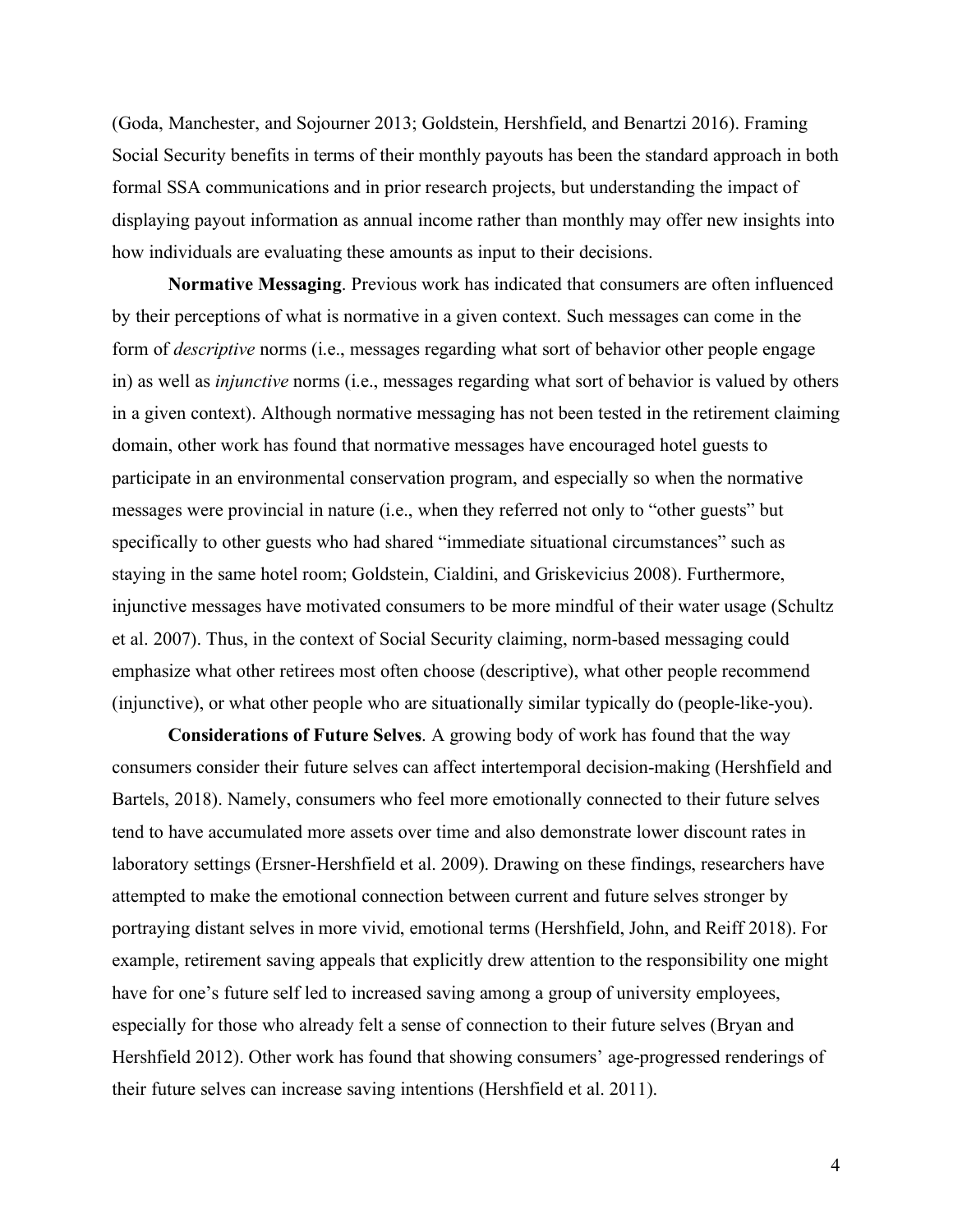**Information-Based Interventions.** People have difficulty forecasting how they will feel in the future about decisions that are made in the present (Wilson and Gilbert 2005). For example, consumers may over-estimate how happy they will be after a positive life event, but also over-estimate how negatively they will feel after a suboptimal event (Gilbert et al. 1998). One way of combatting affective forecasting errors, then, is to provide information that aids consumers in better anticipating their future feelings. Although such interventions have not been tested in the context of SSA claiming decisions, providing information that highlights the emotional reactions that other consumers have had from a) claiming too early and thus later regretting their choice or b) not having sufficient retirement funds, may nonetheless help consumers better understand the emotional consequences of claiming decisions.

**Self-Reflective Interventions**. Finally, to the extent that consumers tend to be biased toward the present, prior work has aimed to give more weight to the future rather than the present. Research in the tradition of query theory, for example, has found that people tend to consider the immediate benefits of an intertemporal choice before they consider the delayed benefits of an intertemporal choice. In the context of laboratory-based temporal discounting tasks, directing attention first toward the delayed benefits of an intertemporal choice, however, can result in greater patience, including for claiming decisions (Weber et al. 2007; Knoll et al. 2015). In related fashion, recent RRC-funded research has found that when survey respondents indirectly considered the benefits of claiming SSA benefits later in life, they reported later claiming age intentions (Greenberg et al. 2017). Interventions that ask individuals to think more deeply about the tradeoffs between earlier and later claiming, whether through direct queries or other forms of self-reflection, may generate deeper engagement with the decision and lead to changes in claiming intentions.

## **Individual Differences Relevant to Claiming Age Intentions**

As with the interventions reviewed above, there are a host of individual differences that could be affect claiming age intentions. Understanding the effects of heterogeneity on claiming decisions has been an important focus of much of the prior research in this domain (Brown, Kapetyn, and Mitchell 2016; Gustman and Stenmeier 2005; Scott 2012; Shoven and Slavov 2012). However, much of this work has focused on observable demographic or employment characteristics as the primary sources of heterogeneity. In addition to these observable characteristics, we are interested in how individual differences in psychological (i.e., behavioral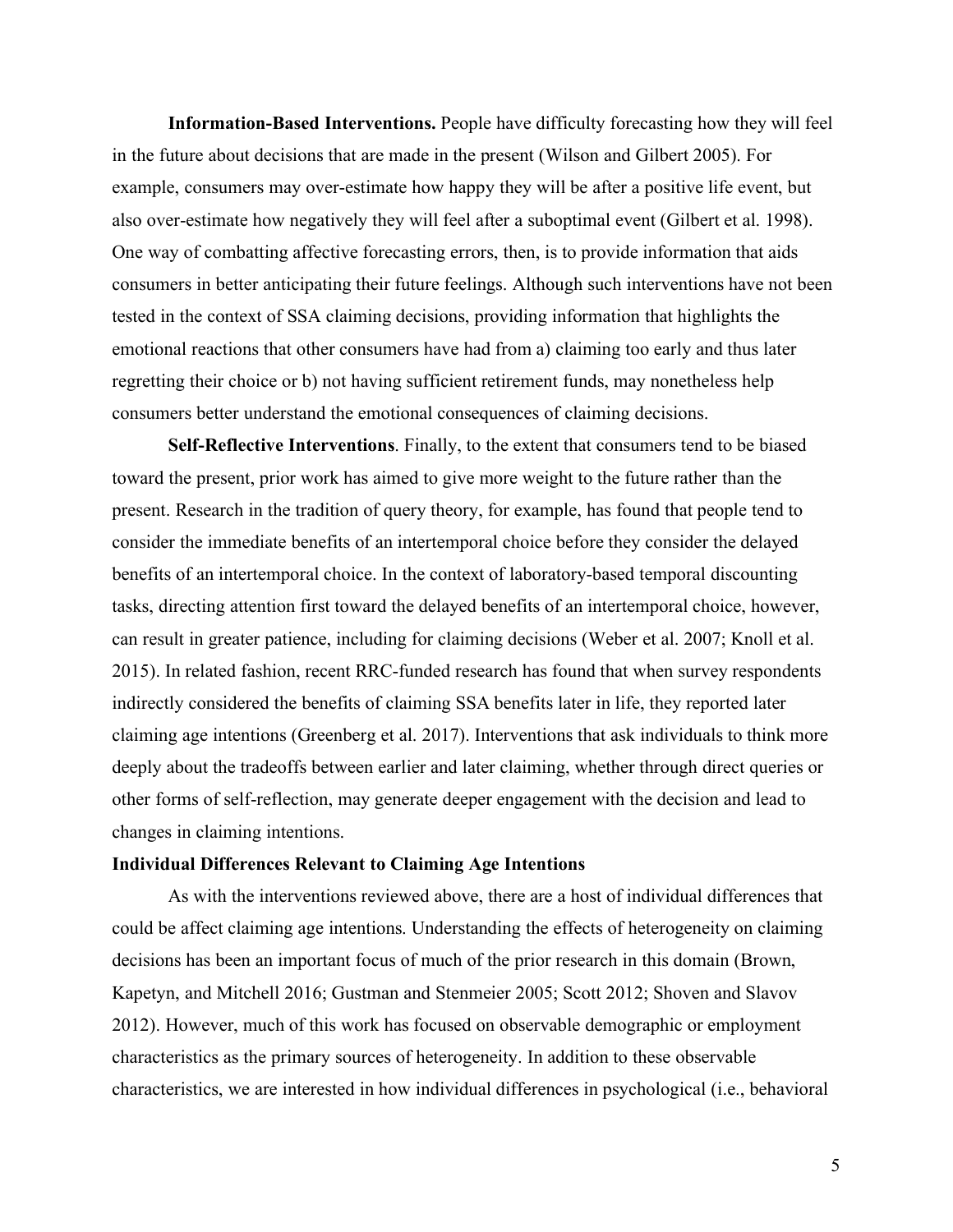or cognitive) factors may influence the decision making process that influences claiming intentions. Again, for both practical and theoretical reasons, we limited our investigation to factors that would seem to be most relevant based on prior work.

**Personality.** In the realm of saving behavior, prior research has found that self-reported saving was related to emotional stability, introversion, and conscientiousness, three of the Big Five personality traits (Brandstätter and Güth 2000). Additional work has found that conscientiousness is highly correlated with longevity, and that it also positively affects preparation for retirement (Hill et al. 2011, Hurd and Rohwedder 2011).

**Financial Literacy and Numeracy**. Many consumers are unfamiliar with basic economic concepts surrounding knowledge about credit, saving patterns, mortgages, etc. Lower levels of such financial literacy has been previously linked to lowered preparedness for retirement (e.g., Lusardi and Mitchell 2007). Along similar lines, *numeracy*, or the ability to understand and ultimately transform probability numbers (Peters et al. 2006), has been associated with different future wealth trajectories in retirement (with less numerate consumers showing evidence of poorer retirement trajectories; Banks, o'Dea, and Oldfield 2010).

**Risk and Time Factors**. Risk aversion is assumed to be a large driver in financial decisions regarding future wealth, including income during retirement (Arrow 1964). Higher levels of risk aversion should lead individuals to claim later, as they attempt to hedge against the downsides of running out of money in later life. We focus in this research on financial risk tolerance (Blais and Weber 2006) rather than a standard economic measure of risk aversion since it may better capture the emotional content of the long run risk concerns inherent in these decisions. In addition to risk tolerance, we are also interested in capturing differences in loss aversion, since loss aversion and risk aversion can yield different predictions for behavior in the context of claiming decisions (Rabin and Thaler 2001; Shu and Payne 2016). Our measure of loss aversion is one previously used in annuity choice research (Shu, Zeithammer, and Payne 2016) and is developed from work by Brooks and Zank (2005). Finally, since individual differences in time discounting can have large effects on how future financial outcomes are valued (Schreiber and Weber 2016), we measure differences in temporal discounting.

**Attitudes toward the Future and Future Selves**. How connected consumers feel to their future selves has been linked to a variety of important outcomes including health, saving behavior, asset accrual, and the tendency to make ethically sound decisions (Hershfield 2018).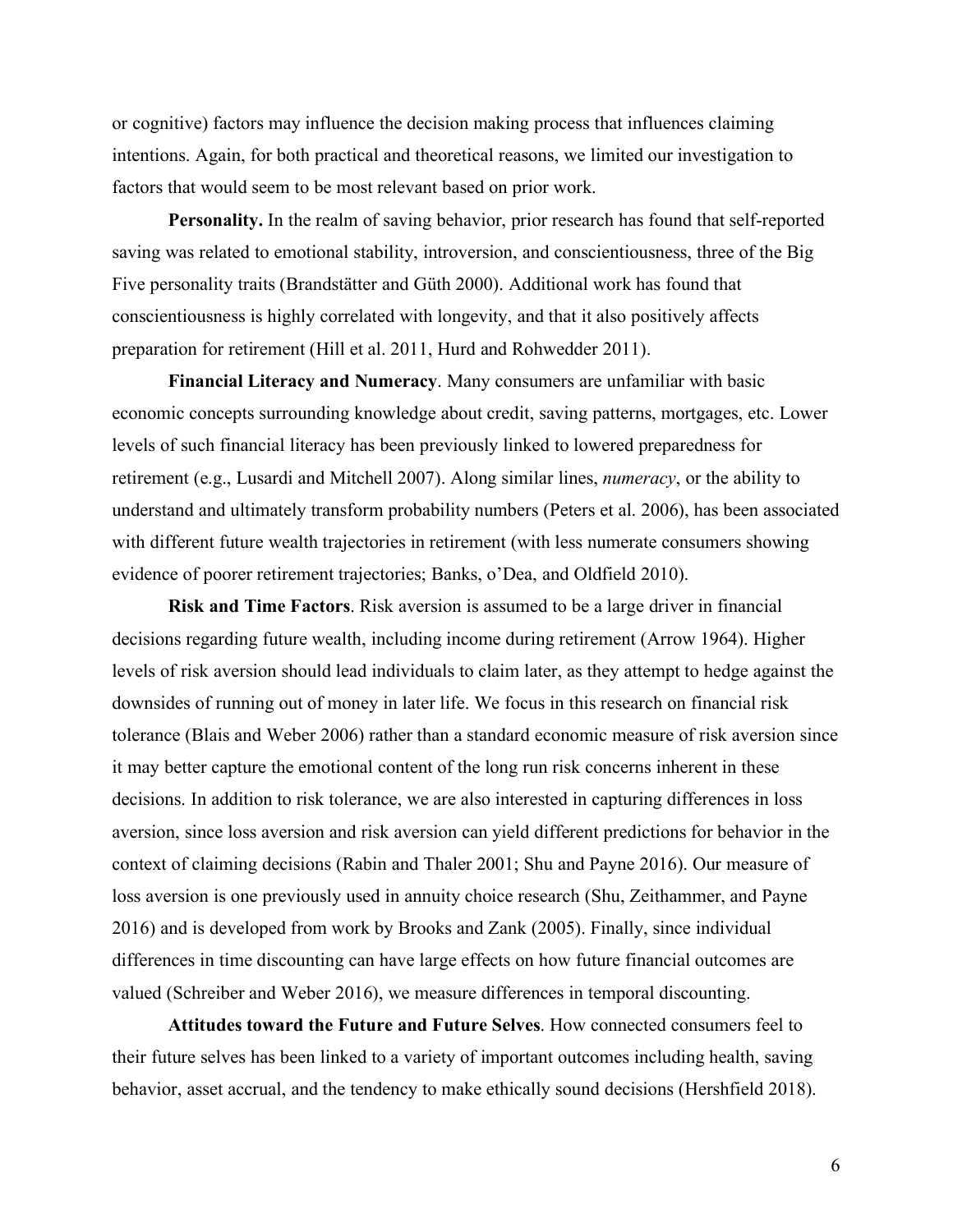Along similar lines, the tendency to plan for the future has been linked to FICO credit scores, reflecting an individual's creditworthiness (Lynch et al. 2009).

**Demographic Factors**. Previous work has found that basic demographic factors such as age, sex, education, income, marital status, dependents, and ownership of 401K or pension are either related to actual claiming age or claiming age intentions (Knoll 2011). Overall financial status, as measured through well-validated scales such as the CFPB Financial Well-Being scale, should also be predictive of claiming age intentions.

**Attitudes toward Social Security**. Prior research has found that perceptions of the solvency of the Social Security Administration can affect the timing of claiming decisions (Gustman and Steinmeier 2015). In addition to solvency concerns, more psychologically-driven individual level attitude measures have also been found to affect claiming intentions. Psychological ownership, or the feeling that an entitlement is "mine," can affect intentions toward social programs (Shu 2018). Prior RRC funded research has found that high measures of perceived, or psychological, ownership toward Social Security contributions and benefits can lead to earlier claiming intentions (Shu and Payne 2016).

#### **Overview of Current Research**

In the current research, and as described in more detail below, we examine thirteen interventions (derived from the literature reviewed earlier) alongside individual differences that represent personality, demographic factors, thoughts about the future and future self, financial literacy and numeracy, risk tolerance, and attitudes toward Social Security. This work thus complements and extends work by Brown, Kapteyn, and Mitchell (2016) on how gain/loss framing affects claiming, by Knoll et al. (2015) on how ordering of information queries about benefits of claiming can change claiming preferences, and by Beshears et al. (2014) on how information framing can affect retirement income decisions. Notably, although this prior research has examined various interventions and individual difference measures that may affect SSA claiming age, no work has examined these interventions, individual differences, and their possible interactions in a single, standardized setting with uniform outcome variables.

# **The Experiment**

The experimental design, data collection plan, and analysis plan were all preregistered (http://www.aspredicted.org/blind.php?x=356m32). At the time of this draft, data collection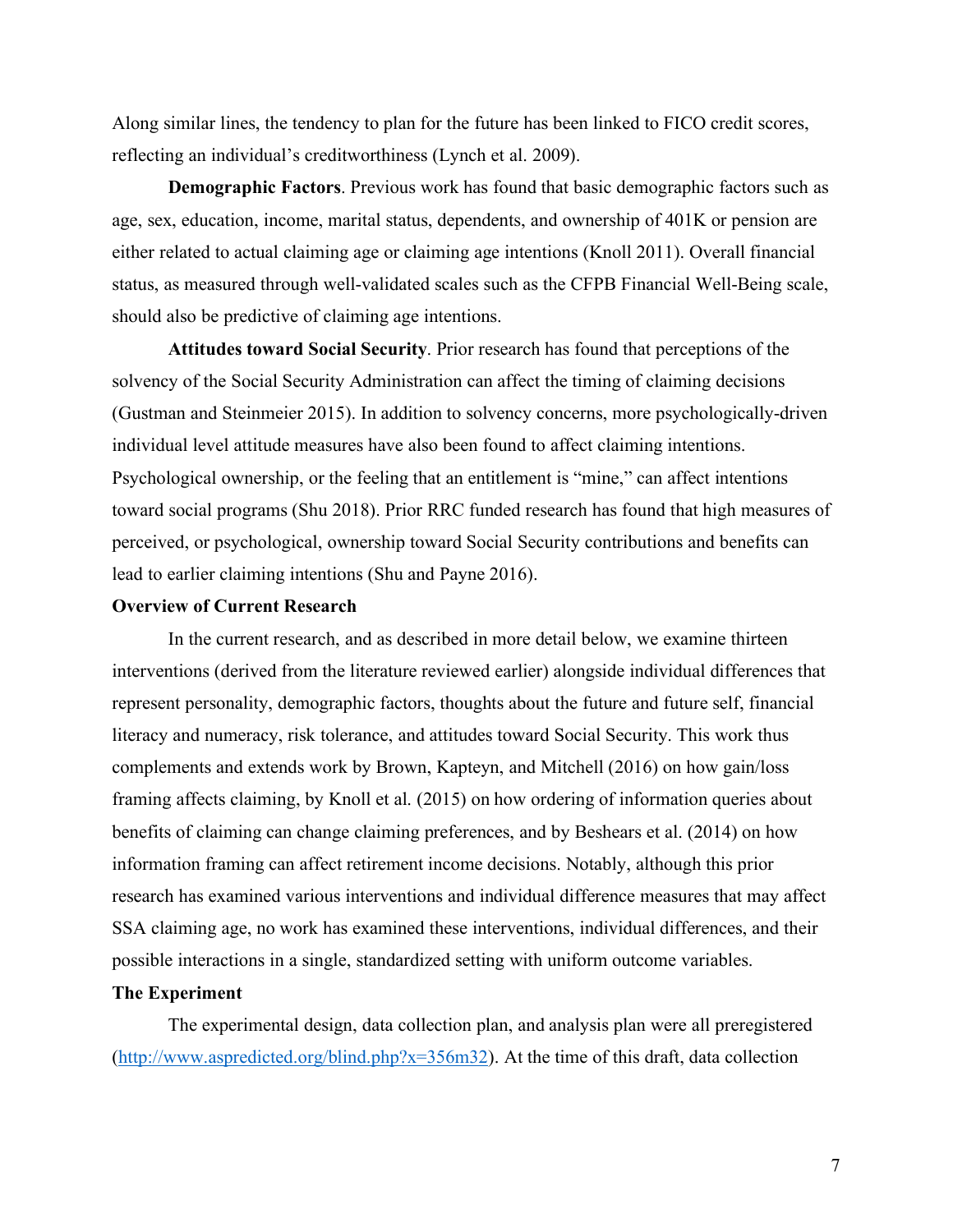continues; it will continue until we hit our preregistered stopping rule (*N* = 4500). Because data collection is still in progress, all results are preliminary and subject to change.

### **Participants**

We recruited 3,508 participants from Amazon Mechanical Turk (AMT) to participate in this experiment in exchange for a small payment (median age 47; 63% female). Previous research has found that AMT has demographics that are reasonably similar to the general population in the US (Berinsky, Huber, and Lenz 2012). Perhaps more importantly, a variety of experiments and correlational studies have found similar results using participants recruited from AMT as compared to participants recruited from representative or probability samples (Coppock 2018; Mullinix et al. 2015; Snowberg and Yariv 2018). Given the goals of this research and the large sample size required to ensure informative results, AMT was an appropriate option.

To ensure that our stimuli were relevant for our sample (e.g., not college students, and not already receiving Social Security retirement benefits), participants were prescreened to be between the ages of 40 and 61 via TurkPrime (Litman, Robinson, and Abberbock 2017). Our target sample size of 4500 participants was based on a power analysis to ensure an 85% chance of detecting an effect of a treatment (relative to the control group) of at least 0.25 standard deviations (e.g., with a standard deviation of approximately 3 years, this grants us an 85% chance of finding a significant effect of treatment if the treatment affects the mean claiming age intention by 9 months). Because the control group served as the comparison for all 13 treatment groups, power is enhanced by ensuring extra precision of the estimated mean claiming age intention in the control group. Thus, we structured the data collection to aim to have a sample in the control group twice as large as those in the treatment groups.

### **Experimental Design**

Our experimental design contained one control group and 13 different interventions, for 14 arms total. The 13 interventions can be separated into 5 broad classes of interventions: framing payment information, normative messages, consideration of future selves, informative treatments, and self-reflection treatments.

**Control Group**. In the control group, participants read about the importance of Social Security, the fact that retirement benefits vary with claiming age, and a table showing monthly benefits for each claiming age from 62 (early retirement) to 70 (delayed retirement) for a typical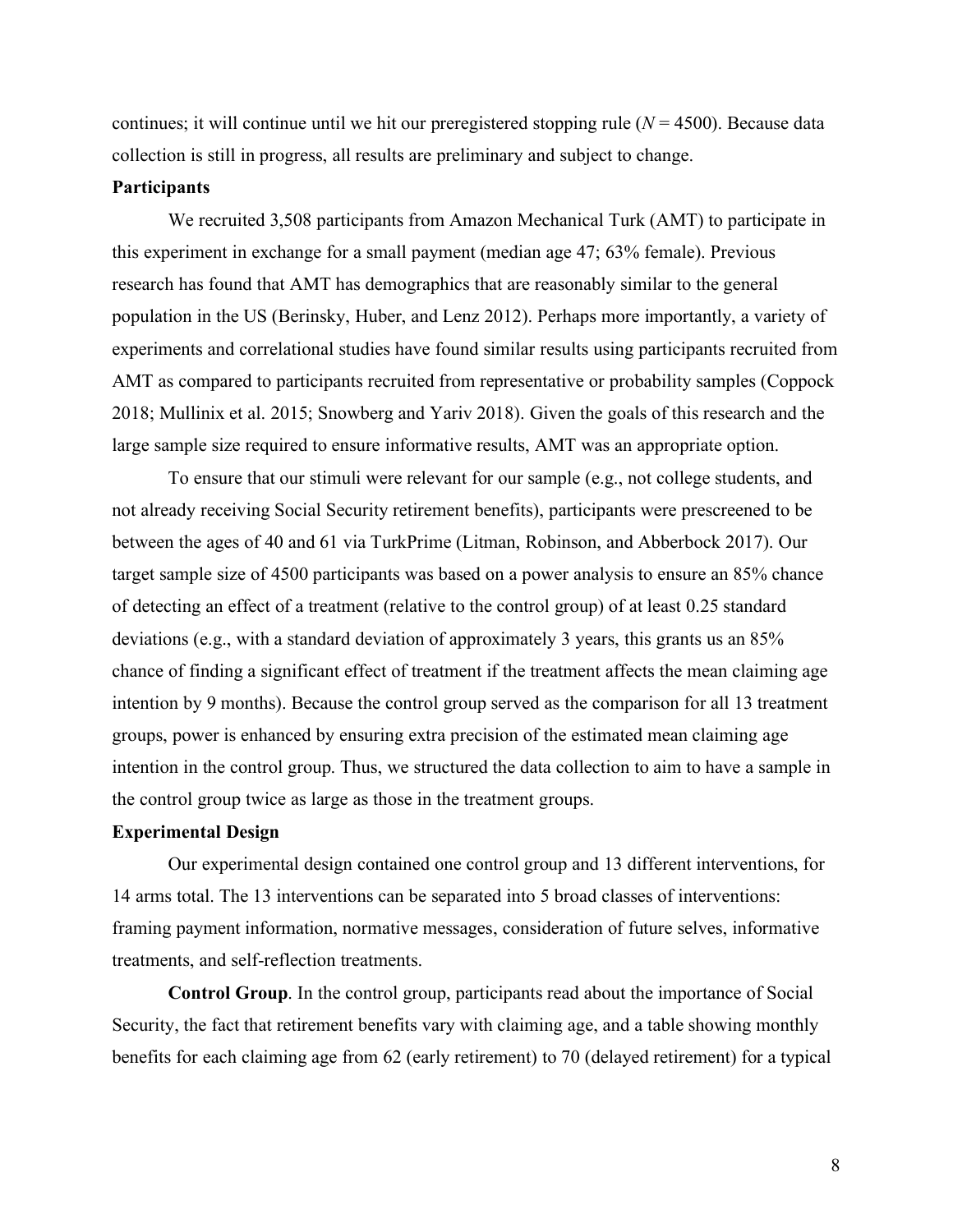retiree. This served as the base on which all treatments were variations, and the comparison for all treatment groups.

**Payment Framing**. The first class of interventions simply varied the nature of the presentation of Social Security benefits payment schedule. The default (used in the control and other conditions) presented monthly benefits for a typical retiree who started claiming at age 62 through age 70. Interventions in this category kept the informational content the same, but changed how the information was presented.

*Annual Framing.* In the annual framing condition, instead of seeing a table of monthly retirement benefits, participants saw a table of annual retirement benefits. These are of course precisely equivalent: the annual benefits the monthly benefits multiplied by 12.

*Gains Framing.* In the gains framing condition, in addition to seeing a table of monthly retirement benefits, participants also saw the difference between the monthly benefits earned by claiming at a given age and the monthly benefits earned by claiming at the earliest possible age (62). This frame highlights the gains that can be had from delaying claiming.

*Losses Framing.* In the losses framing, in addition to seeing a table of monthly retirement benefits, participants also saw the difference between the monthly benefits earned by claiming at a given age and the monthly benefits earned by claiming at the latest possible age (70). This frame highlights the losses that are incurred from early claiming.

**Normative Messaging**. The second class of interventions included a brief message about norms regarding claiming Social Security retirement benefits. Descriptive norms refer to how people do behave. Injunctive norms refer to how people ought to behave. In each case, after reading a brief message, participants reported back what they had learned to ensure they engaged with the material.

*Descriptive Norm.* Participants in the descriptive norm group were given information that most people chose to delay receiving Social Security benefits (that is, not claim as soon as possible). Specifically, they were informed that "Delaying claiming age is becoming increasingly common. About 6 out of 10 adults currently choose to delay claiming Social Security benefits."

*Injunctive Norm.* Participants in the injunctive norm group were given information about what people "ought" to do regarding claiming Social Security benefits. "Delaying your claiming age is a good idea for your financial well-being. Delaying claiming Social Security benefits is a wise choice."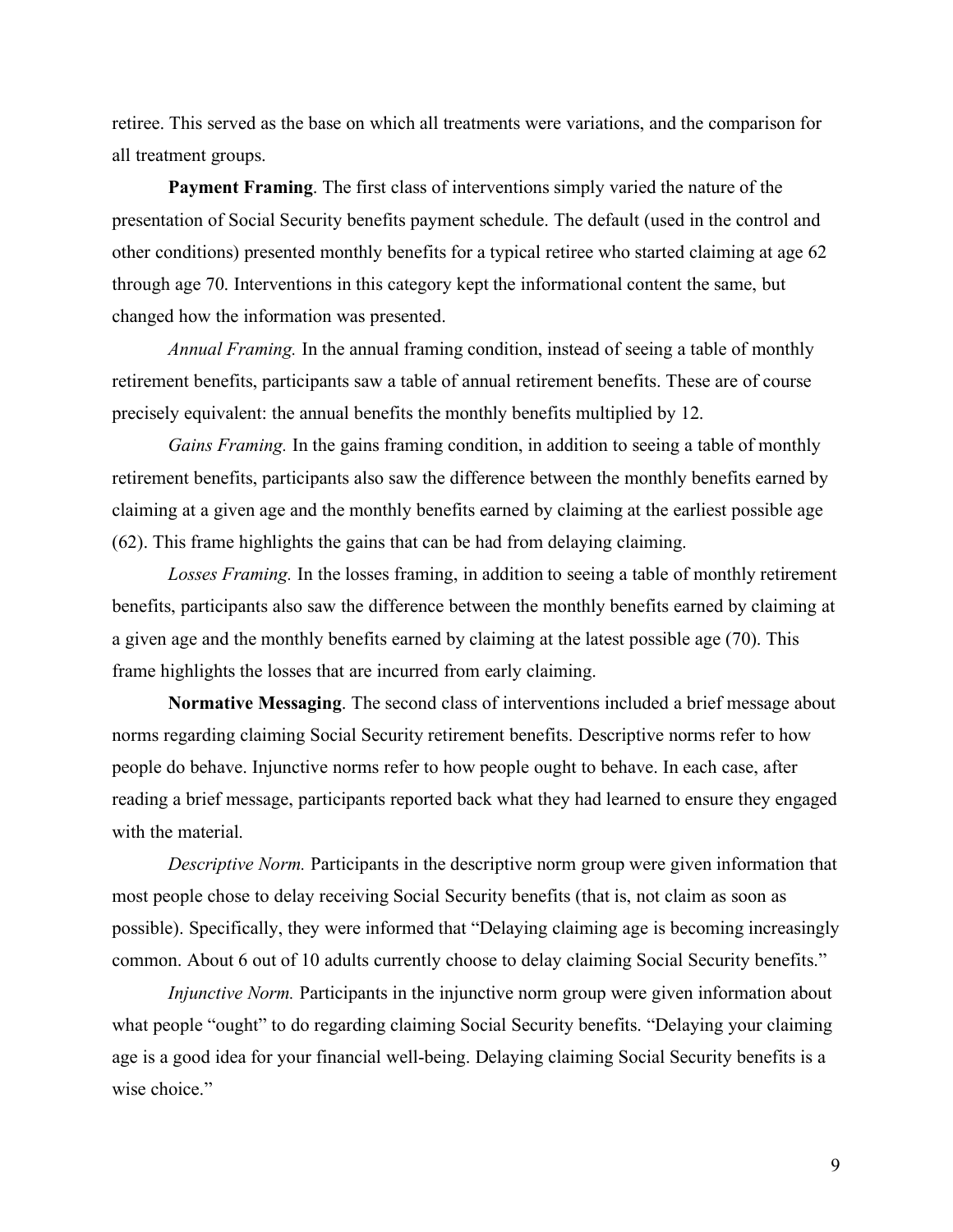*People-Like-You Message.* Participants in the people-like-you group were given similar information to the overall descriptive norm, but it was matched to the participant's gender to potentially heighten its relevance for the participant. "Delaying claiming age is becoming increasingly common among [men / women] like you. About 6 out of 10 [men / women] choose to delay claiming Social Security benefits."

**Consideration of Future Selves**. The third class of interventions included a prompt for participants to vividly picture themselves in the future, as previous research has found that picturing one's future self enables a connection between one's present and future self, reducing present-biased behavior. We tested three variations of this intervention.

*Future Self Focus*. In the future self focus intervention, we prompted participants to picture their future self and describe what they pictured. "Please vividly picture your future self in retirement (think about your future self's major likes and dislikes, needs, wants, desires, beliefs, values, ambitions, life goals, etc.). Use the space below to briefly describe what you pictured:"

*Benefits to Future Self Focus*. In the benefits to the future self intervention, participants read the same information as above, with one additional sentence: "By delaying claiming to age 70, your future self will have \$931 more per month to satisfy [his / her] needs, wants, and desires." Thus, this condition explicitly made the connection between the future self and how the claiming age decision will affect that future self.

*Future Family Benefits Focus*. In the future family benefits focus condition, participants imagined their family, rather than just themselves, in the future, and considered the impact of the claiming age decision on future benefits as in the benefits to future self condition.

**Information-Based Interventions**. The fourth class of interventions provided participants with contextual information about their needs or those of others in retirement.

*Insufficiency of Retirement Funds.* In this treatment, participants were explicitly informed about their likely income needs during retirement. "On average, many financial planners report that clients need approximately 70%-80% of their pre-retirement income to retire and maintain the same lifestyle." Afterwards, participants were asked to report what they learned to ensure they engaged with the message.

*Commonality of Regret.* In this treatment, participants were informed about the regret that current retirees feel about having claimed too early. Rather than informing them about their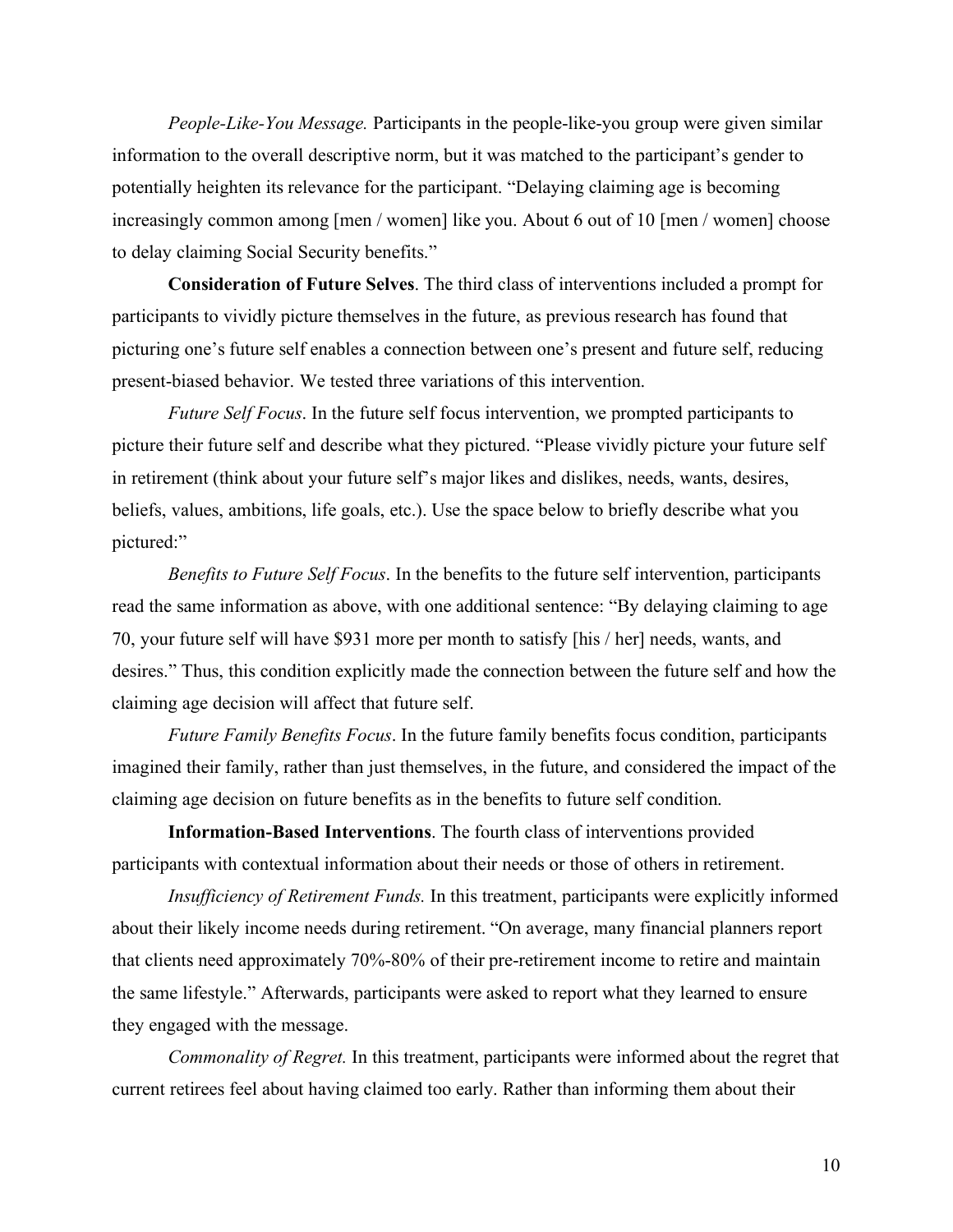needs directly, they were informed about others' assessments of the impact of their claiming decisions. "According to a survey by the Nationwide Financial Retirement Institute, about 4 out of 10 retirees say they wish they would have waited to collect Social Security benefits." (Nationwide 2014). Afterwards, participants were asked to report what they learned to ensure they engaged with the message.

**Self-Reflective Interventions.** Rather than directly providing participants with additional information, the fifth and final class of interventions primarily asked participants to reflect on their own thoughts.

*Query Theory*. The first such self-reflection intervention relies on query theory, which supposes that the order of decisions aspects considered affects the final decision. Rather than providing a balanced test of first considering reasons to claim benefits later, and then consider reasons to claim benefits earlier, we simply encouraged participants to list reasons why it would be good to receive benefits later or bad to receive benefits early. Participants reported one thought at a time, generating their own reasons for claiming earlier versus later.

*Right-Tail Longevity*. The second self-reflection considered the impact of considering the downside risk of "living too long". These participants were encouraged to consider at what age they would recommend someone who was going to live to an old age should claim benefits, and then to consider someone they knew personally who lived to an old age in retirement. This intervention was adapted from Greenberg et al. (2017), and was designed to emphasize the later years of retirement, when the larger benefits gained from claiming later would dominate the additional years of benefits foregone by not claiming earlier.

# **Individual Differences and Potential Moderator Measures**

After indicating claiming age intentions, all participants responded to a set of individual difference measures related to claiming age intentions or which may plausibly moderate the effects of the experimental treatments.

In the first block, participants completed a three-item financial literacy quiz (Lusardi and Mitchell 2011), a five-item measure of numeracy (Weller et al. 2013), a ten-item measure of the Big Five personality factors (openness, conscientiousness, extraversion, agreeableness, and stability; Gosling, Rentfrow, and Swann 2003), a four-item measure of financial risk tolerance (Blais and Weber 2006), and a set of nine binary choices between a sum of money today and a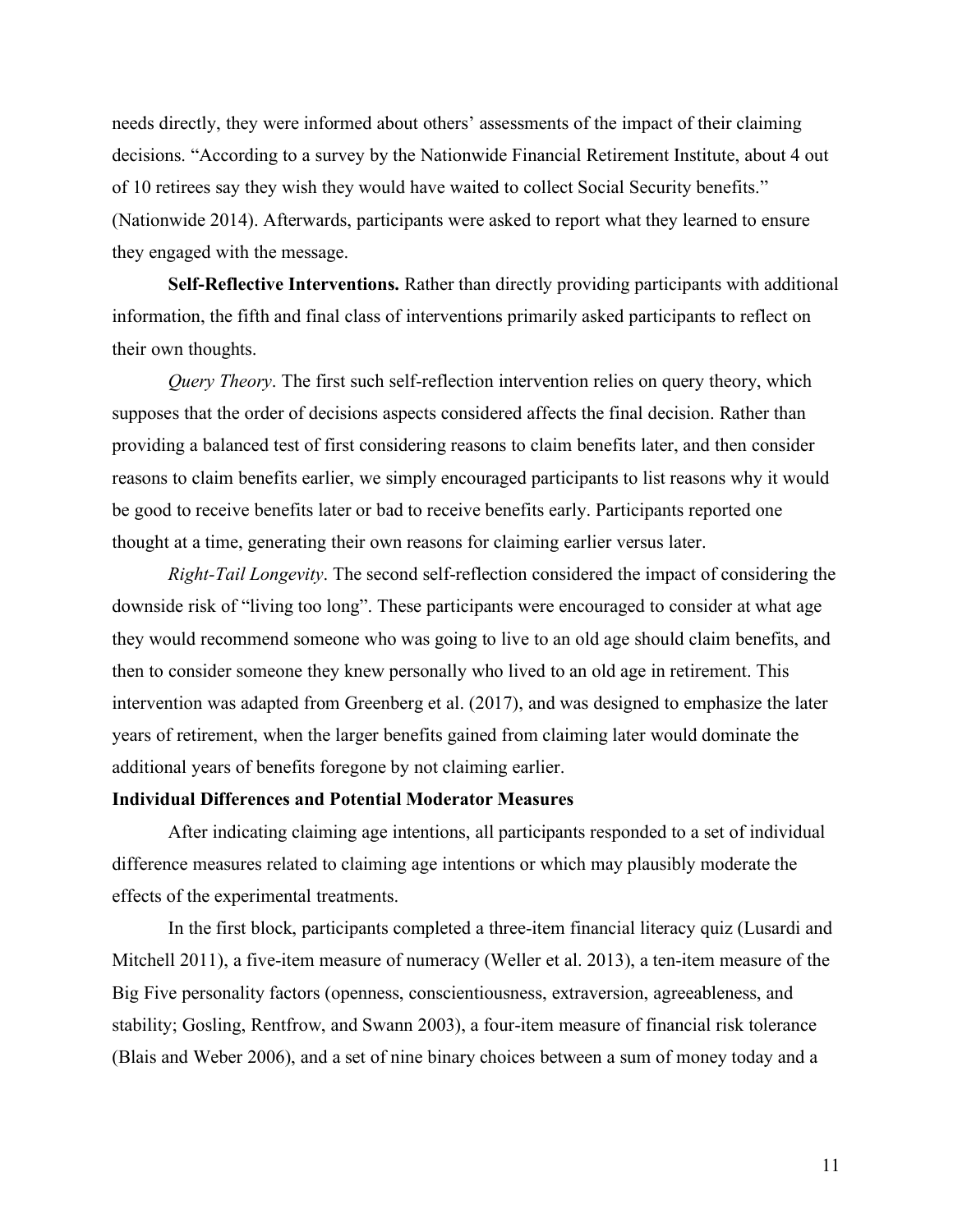sum of money one year from now to assess intertemporal discounting preferences (e.g., Harrison, Lau, and Williams 2002).

Participants then answered a brief set of demographic questions (including current retirement savings, education, income, marital status, dependents, and ownership of 401(k) or pension; participants reported their sex at the beginning of the survey and age was assessed via the TurkPrime prescreen procedure) before a second block of individual difference items.

This second block of individual difference items included subjective health status, a sixitem measure assessing propensity to plan for the use of money over the next year (Lynch et al. 2009), an attention reminder, ten binary choices between risky gambles to assess loss aversion (Shu, Zeithammer, and Payne 2016), a one-item measure assessing future self-connectedness (Ersner-Hershfield et al. 2009), a six-item measure assessing susceptibility to interpersonal influence (Bearden, Netemeyer, and Teel 1989), subjective probabilities of living to 65, 80, and 95 which were used to calculate life expectancy (Payne et al. 2013), and the short five-item version of the CFPB Financial Well-Being Scale.

Finally, we assessed participants' attitudes toward Social Security by asking them to selfassess the extent to which they expect to rely on Social Security benefits, their subjective knowledge about Social Security (adapted from Hadar, Sood, and Fox 2013), the extent to which they expect benefits to be available when they retire (i.e., SSA solvency), and their perceived ownership over their Social Security benefits (Peck and Shu 2018; Shu and Payne 2016).

### **Method**

Participants first read basic information about Social Security retirement benefits and were given a monthly benefits table for a typical retiree. These instructions emphasized that claiming age has a permanent effect on the amount of money retirees will receive for the rest of their life, and noted that full retirement age typically means 66, but it is possible to claim as early as 62 or as late as 70.

After the intervention, if any, participants imagined themselves having just turned age 60 and reported their intended claiming age (again with access to the monthly benefits table). This measure included a "I don't know" option. If participants reported "I don't know," they were then asked to report their intended claiming age if they had to decide; we use this measure for the few participants (<4%) who reported "I don't know." Participants then completed the set of individual difference measures. Median survey duration was 15 minutes.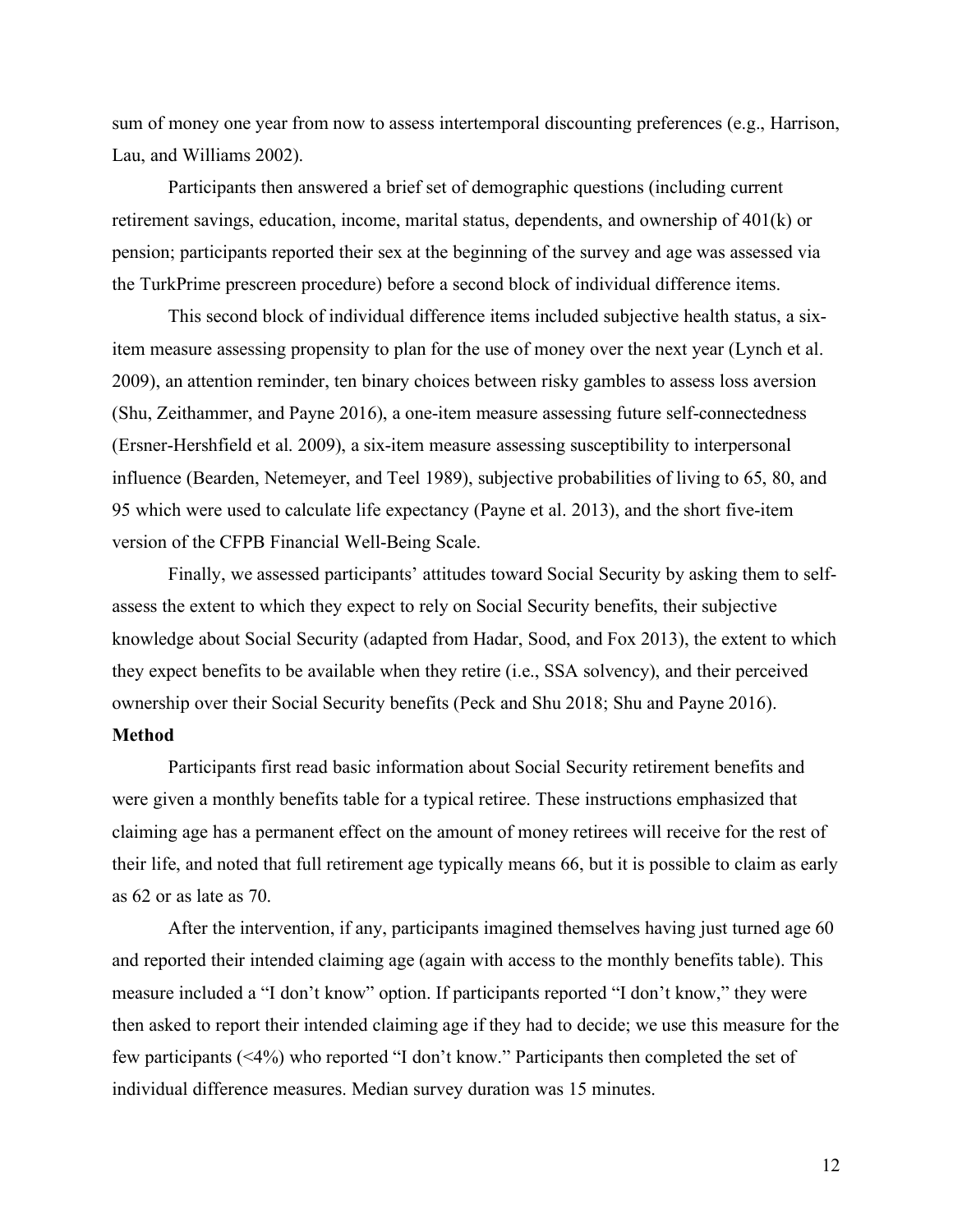### **Analysis Plan**

Our preregistered analysis plan proceeded in the four stages described below.

- 1. First, we analyzed intended claiming age as a linear function of 13 indicator variables, one for each treatment arm. This allowed us to assess the causal effect of each treatment on claiming age against the control condition.
- 2. Second, we repeated that same analysis while including gender, age, and income as controls.
- 3. Third, to the second specification we added one individual difference measure at a time to consider their individual relations to claiming age intentions above and beyond the treatments, gender, age, and income.
- 4. Fourth, to the second specification we added one of 23 theoretically relevant preregistered interactions, along with the component individual difference measure.

Throughout, we also note several additional revealing exploratory analyses that we discovered upon observing the data.

### **Results**

The first finding to note is that participants intended to claim later (median  $= 68$ ; mean  $=$  $67.1$ ; sd = 2.8) than the current distribution of true claiming ages would suggest. As with most such experiments, the *differences* between conditions are likely more informative than the *levels*.

Full results for the preregistered analyses are given in Tables 1-3. Figure 1 includes estimates and 95% confidence intervals for raw condition means. Collectively, the treatments had an effect on claiming age intentions, given a significant omnibus test  $(F(13, 3494) = 2.092, p$ = .012). Figure 2 includes estimates and 95% confidence intervals for condition means controlling for gender, age, and income. Again, the treatments had an effect on claiming age intentions above and beyond the controls, given a significant model comparison test against the controls-only model  $(F(13, 3403) = 2.217, p = .007)$ . The text below refers to the estimates including controls, but we note the estimates and pattern of results are extremely similar.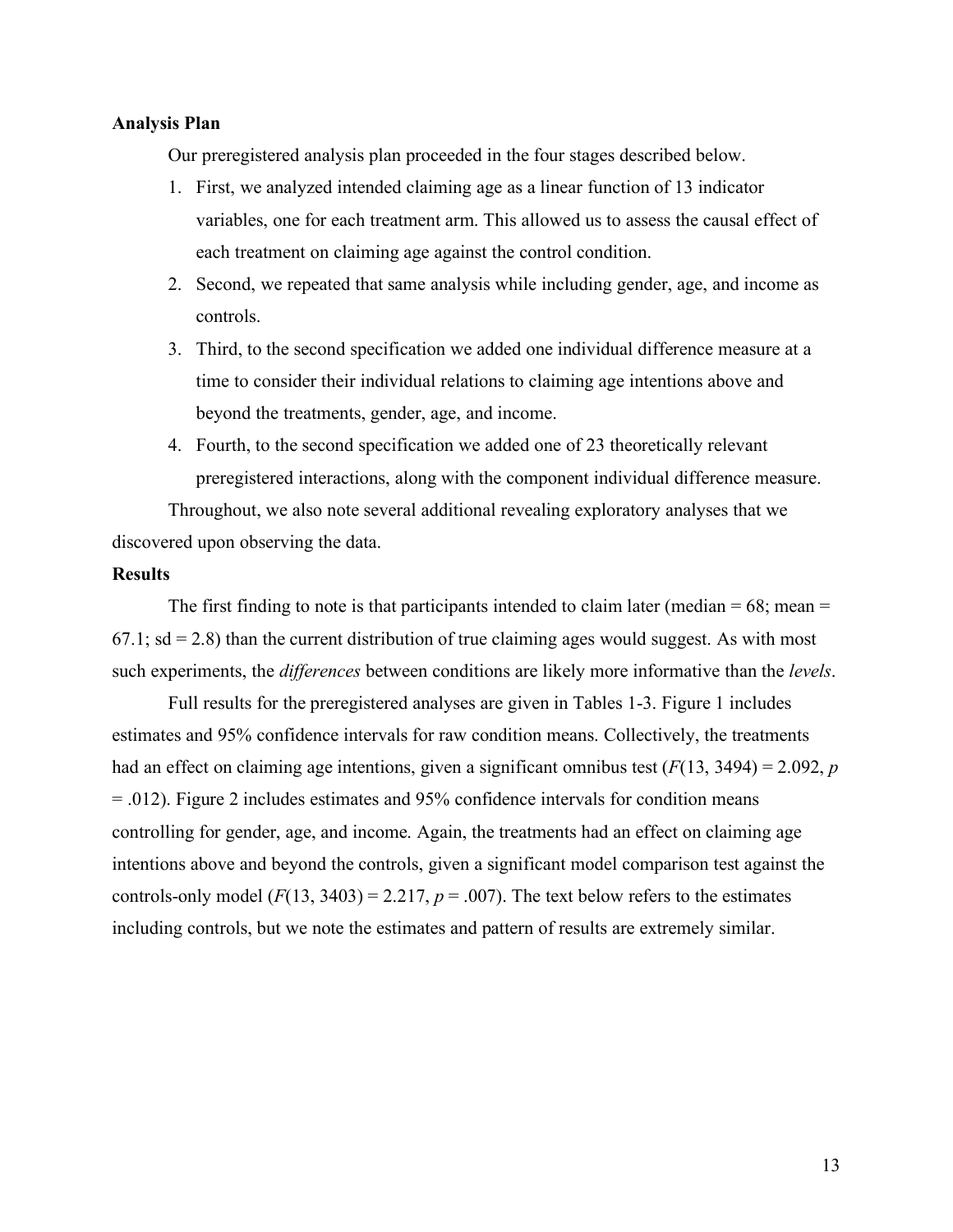

*Figure 1*. Raw condition means. Error bars represent 95% confidence intervals of the condition means. Filled circles represent significant comparisons relative to the control condition (also filled); black represents  $p < .05$ ; gray represents  $p < .1$ .



*Figure 2.* Condition means, adjusted for gender, age, and income. Error bars represent 95% confidence intervals of the condition means. Filled circles represent significant comparisons relative to the control condition (also filled); black represents  $p < .05$ ; gray represents  $p < .1$ .

The self-reflection treatments exhibited the largest effects relative to control: the query theory intervention generated a 10-month delay in average claiming age intentions and the longevity intervention generated a 6-month delay in average claiming age intentions. Generating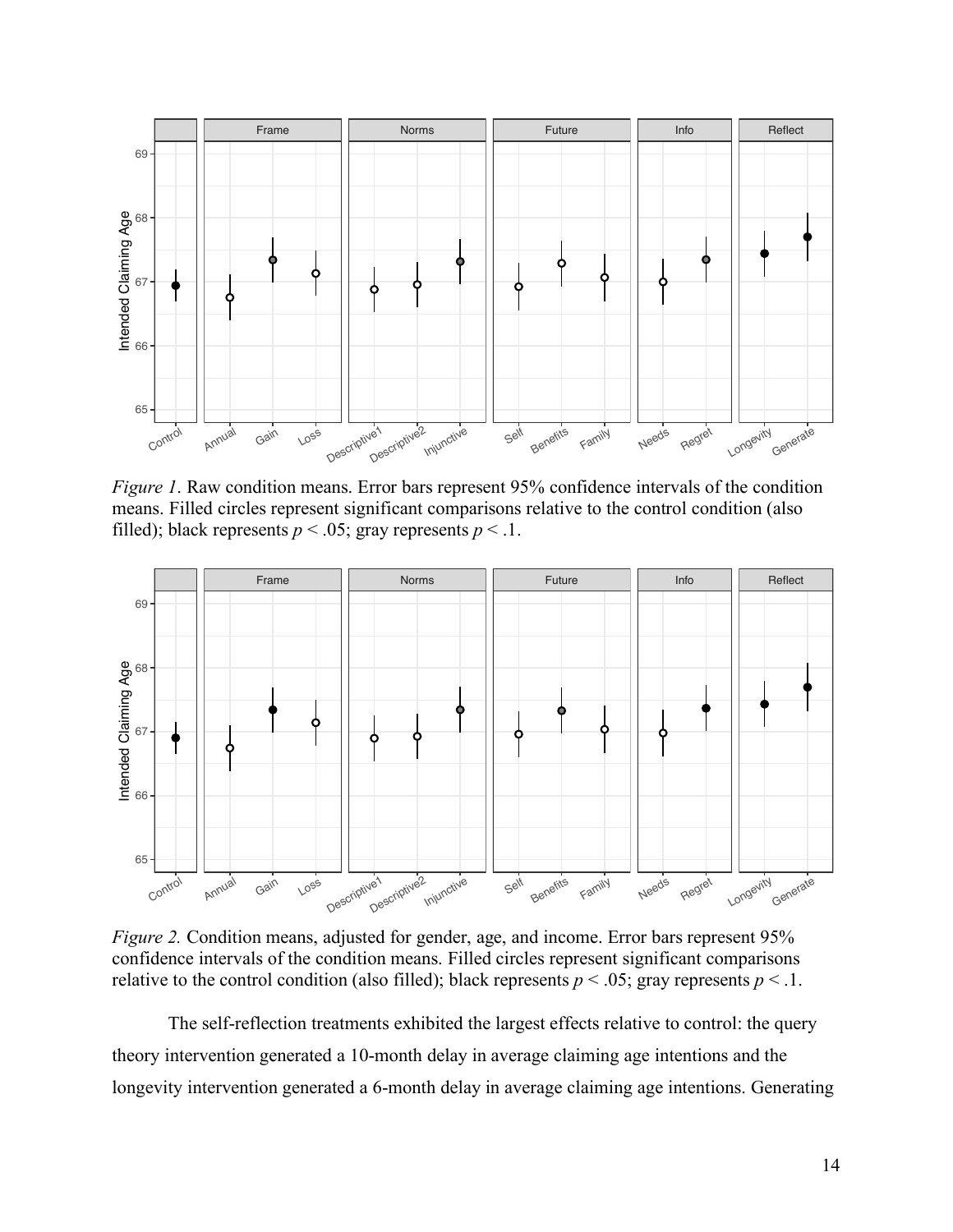one's own reasons to delay, or explicitly considering the consequences of claiming too early, lead to later reported claiming intentions.

Four other treatments had significant or marginally significant effects compared to the control group. The gain frame and the commonality of regret conditions each led to significantly more delayed claiming age intentions (5-to-6-months), and the injunctive norm and future benefits conditions each led to marginally more delayed claiming age intentions (5-months).

Because of the non-normal distribution of claiming age intentions, we also examined exploratory analyses regarding the distributions of claiming ages. Proportion intending to claim at age 66 showed a decrease in query theory condition (presumably as they are choosing to claim later, at age 70), and a statistically and substantively significant increase in the annual frame condition (from 14% in the control group to 27% in the annual frame condition; other conditions ranged from 7% to 16%). Age 66 is the earliest one could claim given the sample benefits table and receive more than \$20,000 a year in benefits, possibly reflecting a prominent target value in the annual frame that led participants to intend to claim *earlier* than they would have otherwise. Such target or goal values may have had an ironic effect in the annual frame.

*Individual Differences*. As given in Table 2 and shown in three panels of Figure 3 below, several of the measured individual differences were significantly linked to claiming age intention, controlling for age, income, and sex. The top panel represents attitudes and beliefs directly related to Social Security. The better an individual's subjective health, the longer their life expectancy, and the more they expect to rely on Social Security, the later they intend to claim. In contrast, the more they expect Social Security to be solvent when they claim, the more they claim to know about Social Security, and the more they feel a sense of ownership over it, the more likely they are to intend to claim earlier.

The second panel shows the "Big Five" personality characteristics: five factors that help to explain considerable variance in individual predispositions across people. Agreeableness, Openness to Experience, and Emotional Stability are each related to delayed claiming intentions. Neither conscientiousness nor extraversion are related to claiming intentions.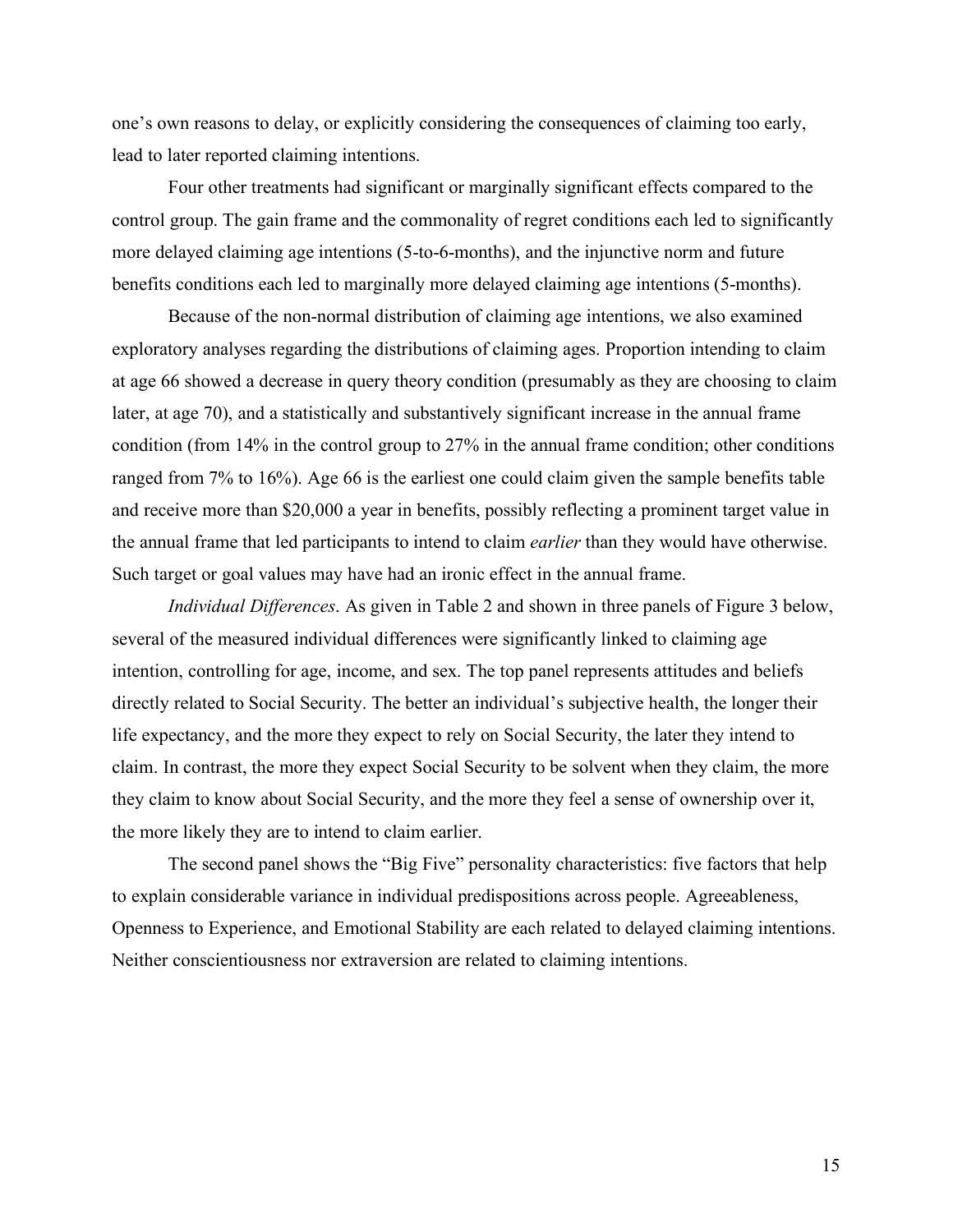

*Figure 3*. Coefficients on individual difference, attitudinal, and belief moderators. Error bars represent 95% confidence intervals. Coefficients represent expected change in intended claiming age (in years) based on a 1 standard deviation change in the underlying moderator.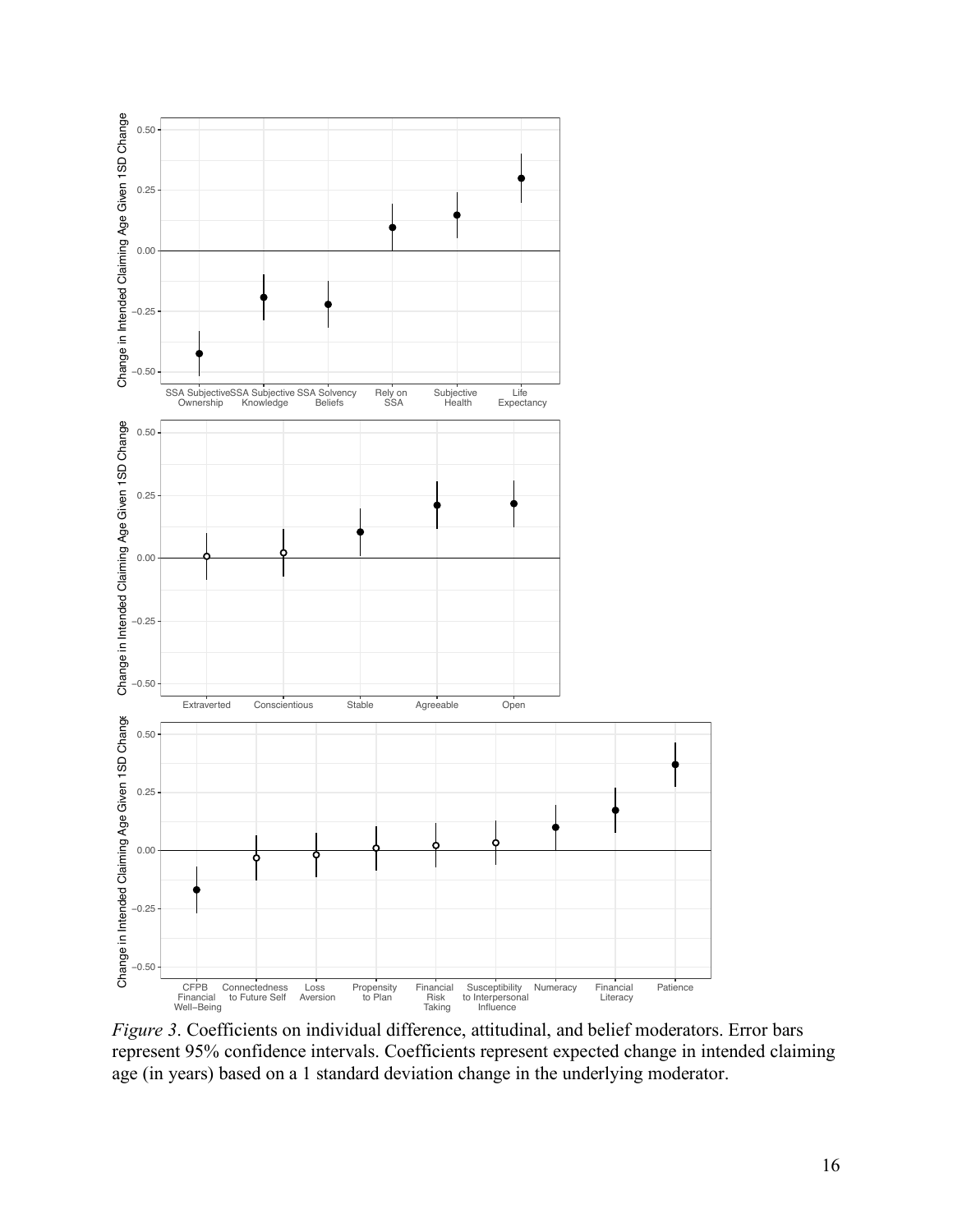The third panel assesses a variety of measures regarding an individual's financial status and abilities. The greater their self-reported financial well-being, the earlier they intend to claim. The greater their financial literacy, numeracy, and especially patience, the later they intend to claim. Neither future-self connectedness, financial risk taking, interpersonal influence, loss aversion, nor propensity to plan were associated with claiming age intentions.

*Interactions*. Of the 23 theoretically-motivated interactions we preregistered that we would test (out of  $20 * 13 = 260$  possible interactions), two emerged as statistically significant and one as marginally significant, as shown in Table 3.

First, there was an interaction between the *focus on benefits to future-self* intervention, in which participants were asked to think vividly about their future self and consider the financial gains from delayed claiming, and intertemporal discount factor, such that there was a greater effect of the future benefits intervention on intended claiming age among low-patience individuals compared to high-patience individuals. This is depicted in Figure 4.



*Figure 4*. Interaction between patience and benefits to the future self condition on intended claiming age.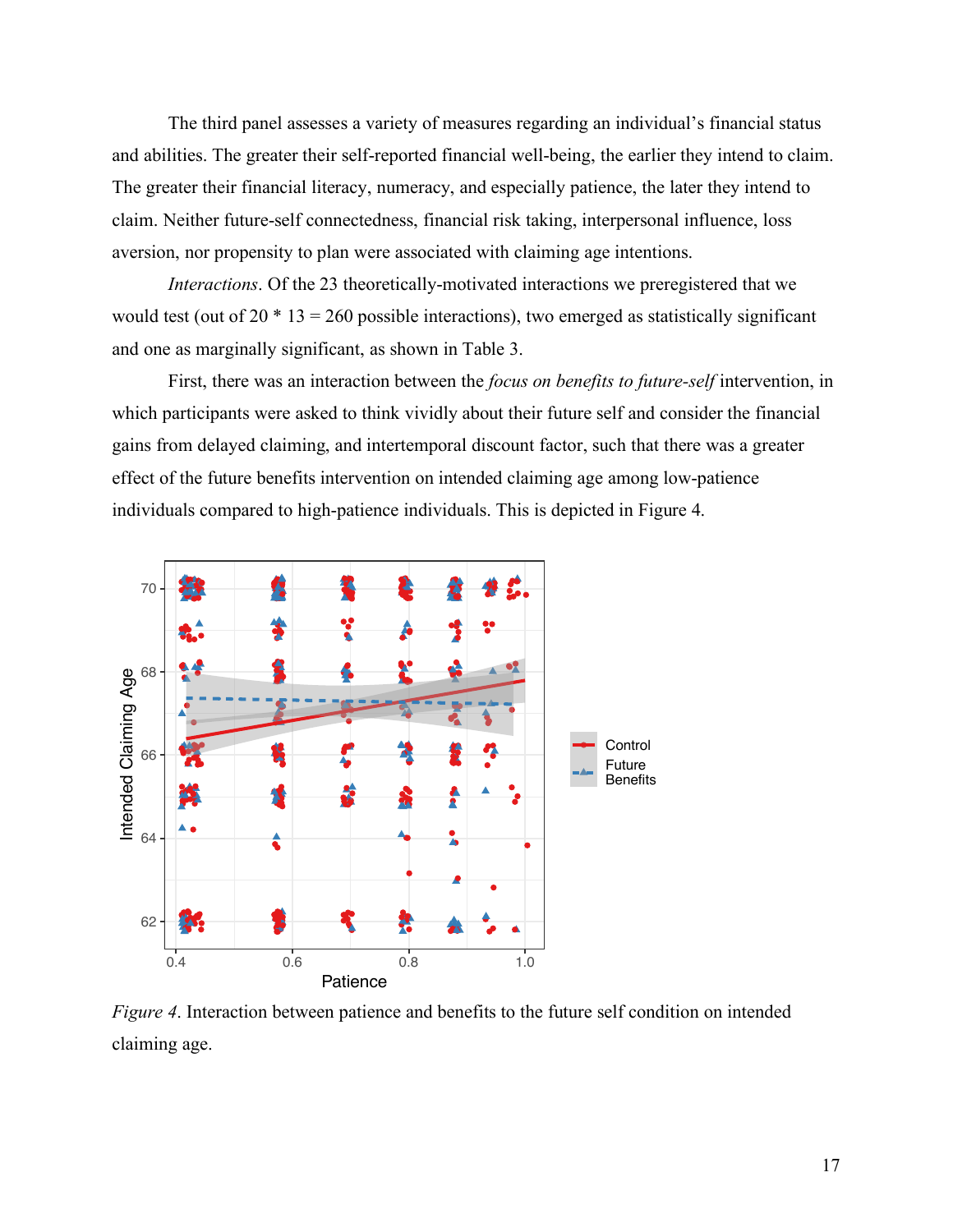Second, there was an interaction between the *information about commonality of regret* intervention, in which participants were asked to consider the fact that 4 of 10 retirees regret not delaying claiming, and loss aversion, such that there was a greater effect of the commonality of regret intervention among participants who were low in loss aversion. This is depicted in Figure 5.



*Figure 5*. Interaction between loss aversion and information about others' regret over claiming too early.

Finally, there was a marginally significant interaction between focus on benefits to one's future family and propensity to plan such that the relationship between propensity to plan and intended claiming age was positive when focused on one's future family and not statistically different from zero in the control condition.

### **Discussion and Conclusion**

Little work has compared a set of interventions designed to affect SSA claiming age intentions, or how such interventions vary according to plausibly relevant individual differences. The findings presented here represent initial investigation of these topics; as data collection is ongoing, more definitive results may yet emerge. We also intend to follow up this initial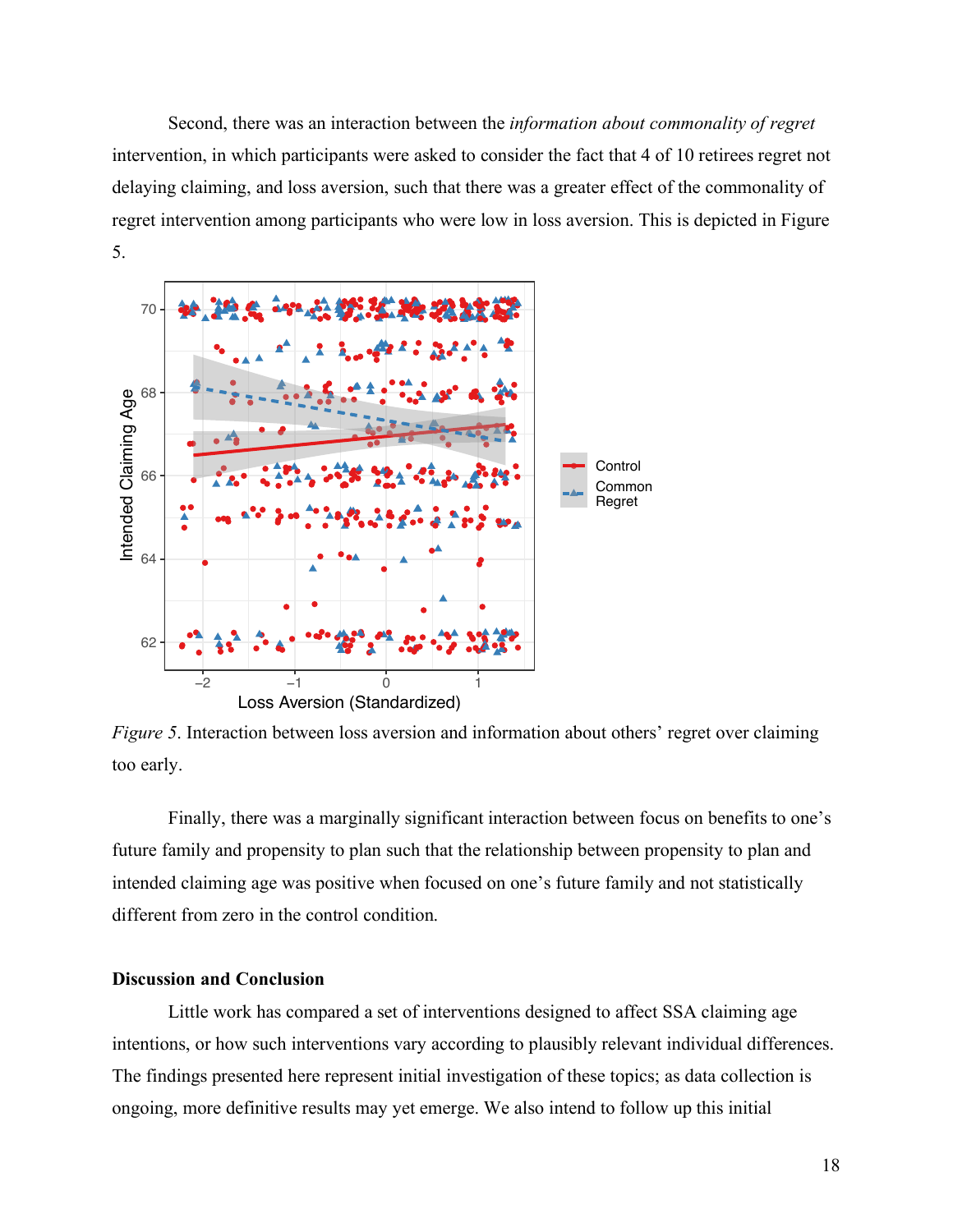exploratory study with a more direct investigation of the significant results found here, with the intention of both replicating these early results and further exploring the causal mechanisms they may represent.

Taken together, the current findings indicate that although claiming intentions are relatively difficult to influence, several interventions including gains frames, considering future regret, right-tail longevity concerns, and generating reasons why one might want to delay each have the potential to delay claiming age intentions, and consideration of future benefits and others' regret may exhibit heterogeneity across different types of people. Though this work relies on claiming age intentions in a convenience sample, they are suggestive of drivers of individuals claiming age, of how claiming age may differ across people and situations, and sets the groundwork for future research to examine heterogeneity in effects and personal characteristics.

Research on the psychology of decumulation has suggested that options for improving retirement decision making around decumulation should include financial literacy training, defaults, disclosures, framing, and/or customized interventions (Shu and Shu 2018). The interventions tested here fall into several of these categories and offer some initial insight on which approaches may be the most effective. Future potential projects could build on the types of interventions tested in our project to explore how active matching of individuals according to their profiles may lead to more effective customized information displays. As an example, online claiming calculators and tools could be modified to begin with the collection of key individual factors such that individuals would then be directed to a tool most helpful to their own situation. We are hopeful that this ongoing research will provide us with insights that can guide our understanding of how individuals make these important decisions.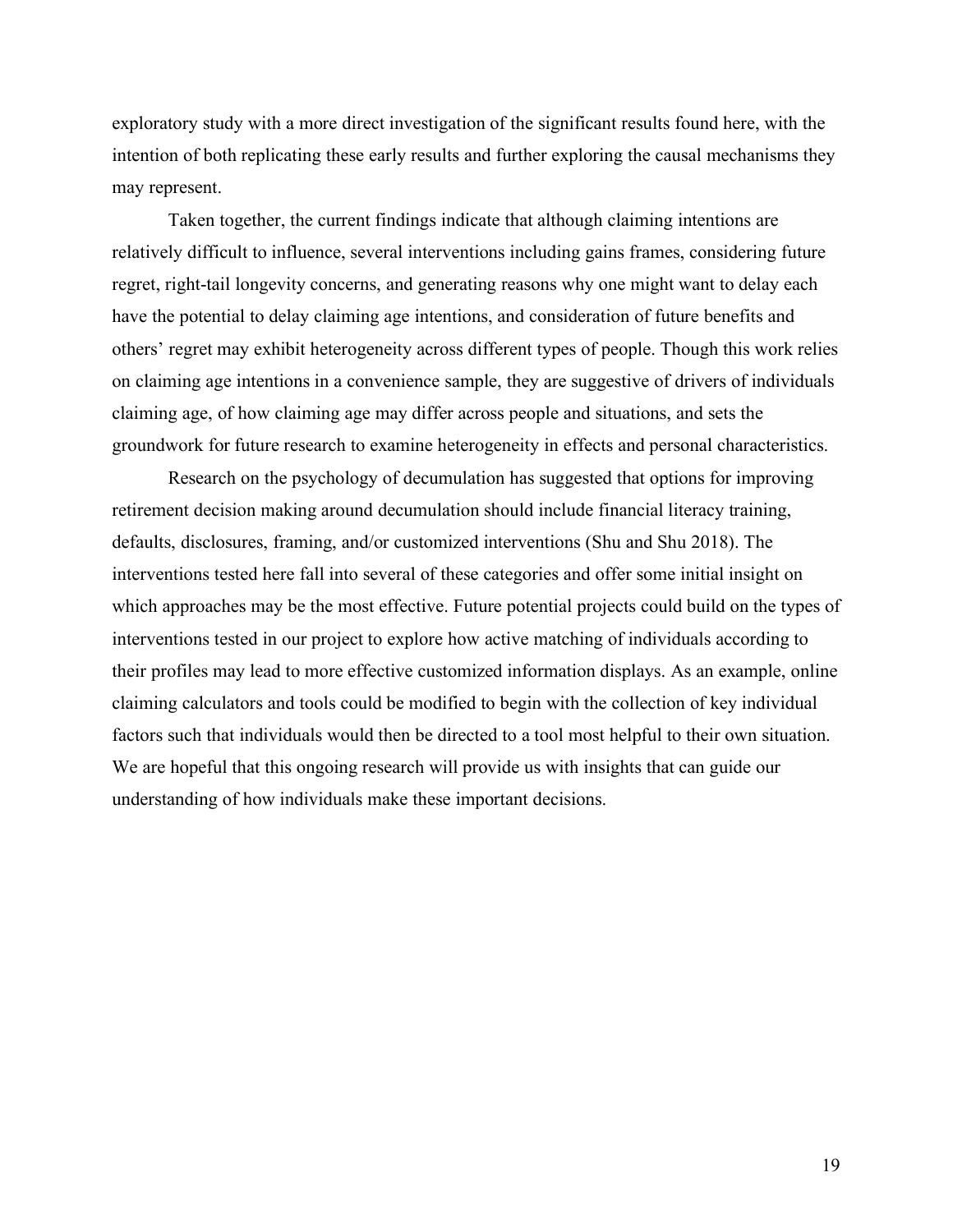# **References**

Arrow, Kenneth J. 1964. "The Role of Securities in the Optimal Allocation of Riskbearing." *Review of Economic Studies*, *31*(2), 91-6.

Banks, James, Cormac o'Dea, and Zoë Oldfield. 2010. "Cognitive Function, Numeracy and Retirement Saving Trajectories." *Economic Journal*, 120(548), F381-F410.

Bearden, William O., Richard G. Netemeyer, and Jesse E. Teel. 1989. "Measurement of Consumer Susceptibility to Interpersonal Influence." *Journal of Consumer Research*, 15(4), 473- 81.

Berinsky, Adam J., Gregory A. Huber, and Gabriel S. Lenz. 2012. "Evaluating Online Labor Markets for Experimental Research: Amazon.com's Mechanical Turk." *Political Analysis*, 20(3), 351-68.

Beshears, John, James J. Choi, David Laibson, Brigitte C. Madrian, and Stephen P. Zeldes. 2014. "What Makes Annuitization More Appealing?" *Journal of Public Economics*, 116, 2-16.

Blais, Ann-Renée and Elke U. Weber. 2006. "A Domain-Specific Risk-Taking (DOSPERT) Scale for Adult Populations." *Judgment and Decision Making,* 1, 33-47.

Brandstätter, Hermann and Werner Güth. 2000. "A Psychological Approach to Individual Differences in Intertemporal Consumption Patterns." *Journal of Economic Psychology*, 21(5), 465-79.

Brooks, Peter and Horst Zank. 2005. "Loss Averse Behavior." *Journal of Risk and Uncertainty*, 31(3), 301-25.

Brown, Jeffrey R., Arie Kapteyn, and Olivia S. Mitchell. 2016. "Framing and Claiming: How Information Framing Affects Expected Social Security Claiming Behavior." *Journal of Risk and Insurance*, 83(1), 139-62.

Bryan, Christopher J. and Hal E. Hershfield. 2012. "You Owe It to Yourself: Boosting Retirement Saving with a Responsibility-Based Appeal." *Journal of Experimental Psychology: General*, 141(3), 429-32.

Coppock, Alexander. 2018. "Generalizing from Survey Experiments Conducted on Mechanical Turk: A Replication Approach." *Political Science Research and Methods*, 1-16.

Diamond, Peter A. and Jerry A. Hausman. 1984. "Individual Retirement and Savings Behavior." *Journal of Public Economics*, 23(1-2), 81-114.

Ersner-Hershfield, Hal, M. Tess Garton, Kacey Ballard, Gregory R. Samanez-Larkin, and Brian Knutson. 2009. "Don't Stop Thinking about Tomorrow: Individual Differences in Future Self-Continuity Account for Saving." *Judgment and Decision Making*, 4(4), 280-6.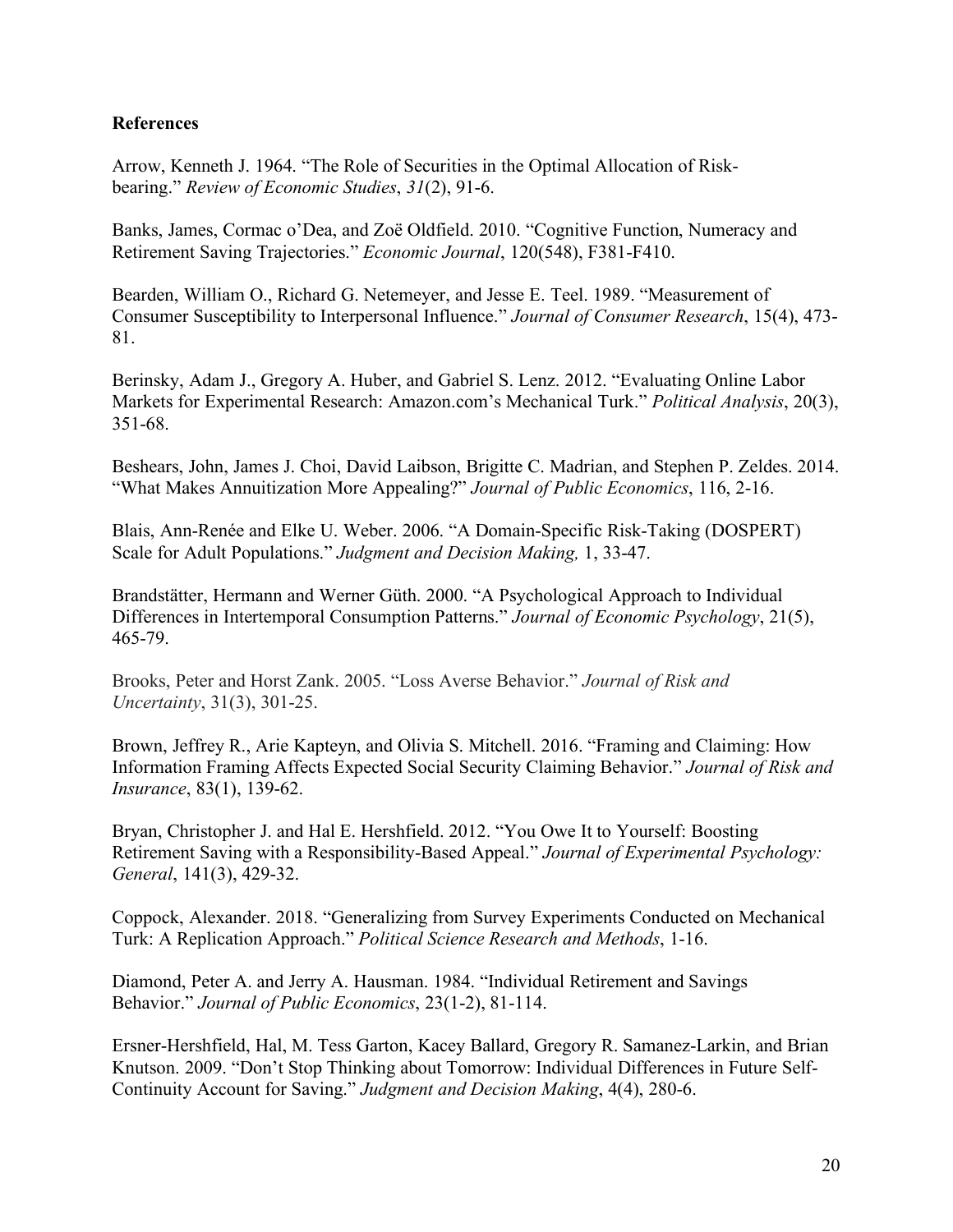Fetherstonhaugh, David and Lee Ross. 1999. "Framing Effects and Income Flow Preferences in Decisions About Social Security," In *Behavioral Dimensions of Retirement Economics*, edited by Henry J. Aaron, 187-209. Washington, DC: Brookings Institution Press, Russell Sage Foundation.

Gilbert, Daniel T., Elizabeth C. Pinel, Timothy D. Wilson, Stephen J. Blumberg, and Thalia P. Wheatley. 1998. "Immune Neglect: A Source of Durability Bias in Affective Forecasting." *Journal of Personality and Social Psychology*, 75(3), 617-38.

Goda, Gopi Shah, Colleen Flaherty Manchester, and Aaron Sojourner. 2013. "Do Income Projections Affect Retirement Saving?" Center for Retirement Research at Boston College Working 13-4.

Goldstein, Daniel G., Hal E. Hershfield, and Shlomo Benartzi. 2016. "The Illusion of Wealth and Its Reversal." *Journal of Marketing Research*, 53(5), 804-13.

Goldstein, Noah J., Robert B. Cialdini, and Vladas Griskevicius. 2008. "A Room with a Viewpoint: Using Social Norms to Motivate Environmental Conservation in Hotels." *Journal of Consumer Research*, 35(3), 472-82.

Gosling, Samuel D., Peter J. Rentfrow, and William B. Swann Jr. 2003. "A Very Brief Measure of the Big-Five Personality Domains." *Journal of Research in Personality*, 37(6), 504-28.

Greenberg, Adam Eric, Hal E. Hershfield, John W. Payne, Suzanne B. Shu, and Stephen A. Spiller. 2017. "Exploring How Uncertainty in Longevity Estimates Predicts Social Security Claiming Decisions." NBER Retirement Research Center Paper No. 17-09.

Gustman, Alan L. and Thomas L. Steinmeier. 2005. "The Social Security Early Entitlement Age in a Structural Model of Retirement and Wealth." *Journal of Public Economics,* 89(2-3), 441-63.

Gustman, Alan L. and Thomas L. Steinmeier. 2015. "Effects of Social Security Policies on Benefit Claiming, Retirement and Saving." *Journal of Public Economics*, 129, 51-62.

Hadar, Liat, Sanjay Sood, and Craig R. Fox. 2013. "Subjective Knowledge in Consumer Financial Decisions." *Journal of Marketin Research*, 50(3), 303-16.

Harrison, Glenn W., Morten I. Lau, and Melonie B. Williams. 2002. "Estimating Individual Discount Rates in Denmark: A Field Experiment." *American Economic Review*, 92(5), 1606-17.

Hershfield, Hal E. 2018. "The Self Over Time." *Current Opinion in Psychology*.

Hershfield, Hal E. and Daniel Bartels. 2018. "The Future Self." In *Psychology of Thinking about the Future*, edited by Gabriele Oettingen, A. Timur Sevincer, Peter M. Gollwitzer, 89-109. New York: Guilford Press.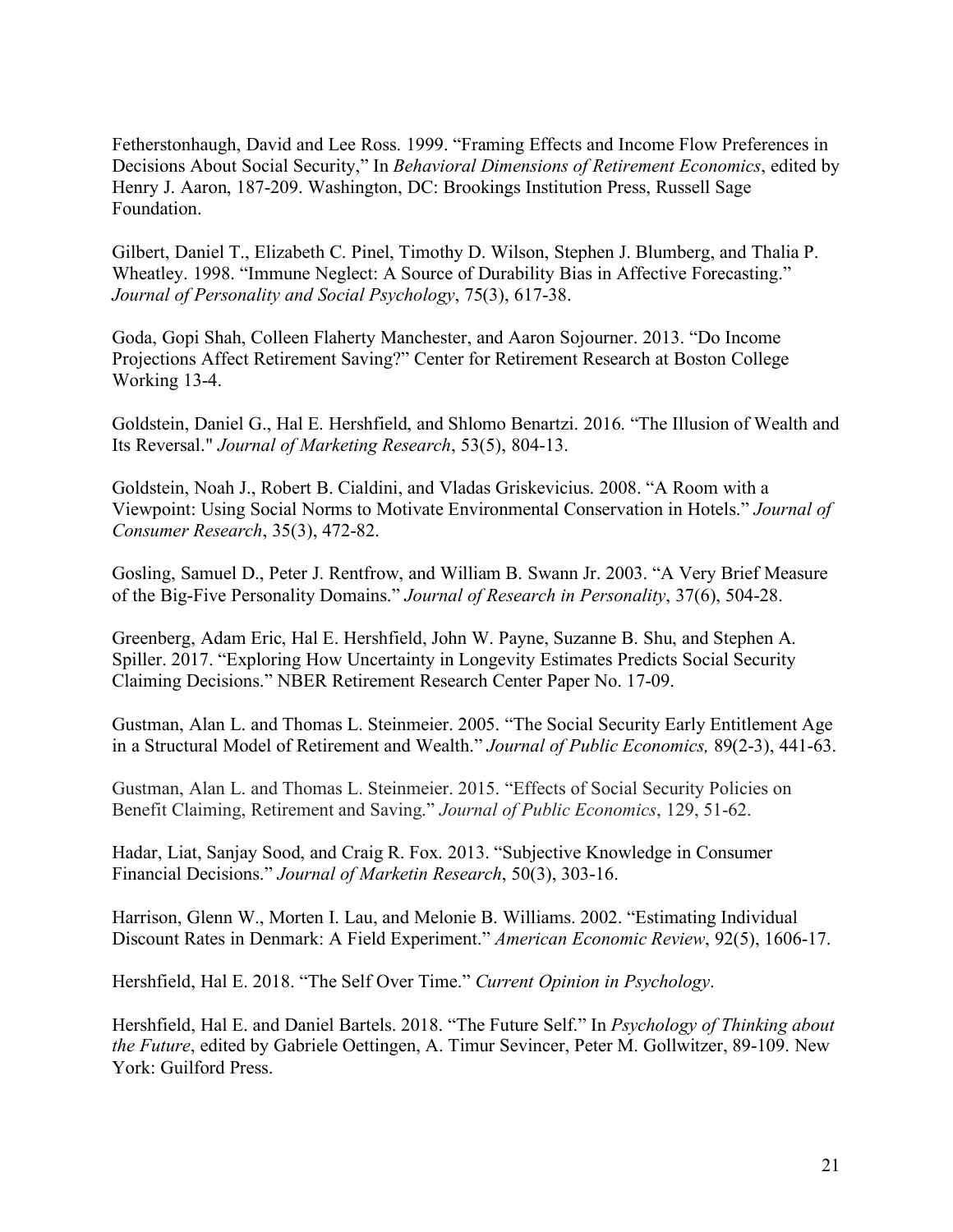Hershfield, Hal E., Daniel G. Goldstein, William F. Sharpe, Jesse Fox, Leo Yeykelis, Laura L. Carstensen, and Jeremy N. Bailenson. 2011. "Increasing Saving Behavior Through Age-Progressed Renderings of the Future Self." *Journal of Marketing Research,* 48(SPL), S23-S37.

Hershfield, Hal E., Elicia John, and Joseph S. Reiff. In press. "Using Vividness Interventions to Improve Financial Decision-Making." *Policy Insights from the Behavioral and Brain Sciences*.

Hill, Patrick L., Nicholas A. Turiano, Michael D. Hurd, Daniel K. Mroczek, and Brent W. Roberts. 2011. "Conscientiousness and Longevity: An Examination of Possible Mediators." *Health Psychology*, 30(5), 536-41.

Hurd, Michael D. and Susann Rohwedder. 2011. "Economic Preparation for Retirement." In *Investigations in the Economics of Aging*, edited by David A. Wise, 77-113. Chicago: University of Chicago Press.

Kahneman, Daniel and Amos Tversky. 1979. "Prospect Theory: An Analysis of Decision under Risk." *Econometrica*, 47(2), 263-92.

Khan, Mashfiqur, Matthew Rutledge, and April Yanyuan Wu. 2014. "How Do Subjective Longevity Expectations Influence Retirement Plans?" Center for Retirement Research at Boston College Working Paper 2014-1.

Knoll, Melissa A. Z. 2011. "Behavioral and Psychological Aspects of the Retirement Decision." *Social Security Bulletin*, 71(4), 15-32.

Knoll, Melissa A. Z., Kirstin C. Appelt, Eric J. Johnson, and Jonathan E. Westfall. 2015. "Time to Retire: Why Americans Claim Benefits Early & How to Encourage Delay." *Behavioral Science & Policy*, 1(1), 53-62.

Li, Xiaoyan, Michael Hurd, and David S. Loughran. 2008. *The Characteristics of Social Security Beneficiaries Who Claim Benefits at the Early Entitlement Age*, Vol. 19. Washington, DC: AARP, Public Policy Institute.

Liebman, Jeffrey B. and Erzo F. P. Luttmer. 2015. "Would People Behave Differently If They Better Understood Social Security? Evidence From a Field Experiment. *American Economic Journal: Economic Policy*, 7(1), 275-99.

Litman, Leib, Jonathan Robinson, and Tzvi Abberbock. 2017. "TurkPrime.com: A Versatile Crowdsourcing Data Acquisition Platform for the Behavioral Sciences." *Behavior Research Methods*, 49(2), 433-42.

Lusardi, Annamaria and Olivia S. Mitchell. 2007. "Baby Boomer Retirement Security: The Roles of Planning, Financial Literacy, and Housing Wealth." *Journal of Monetary Economics*, 54(1), 205-24.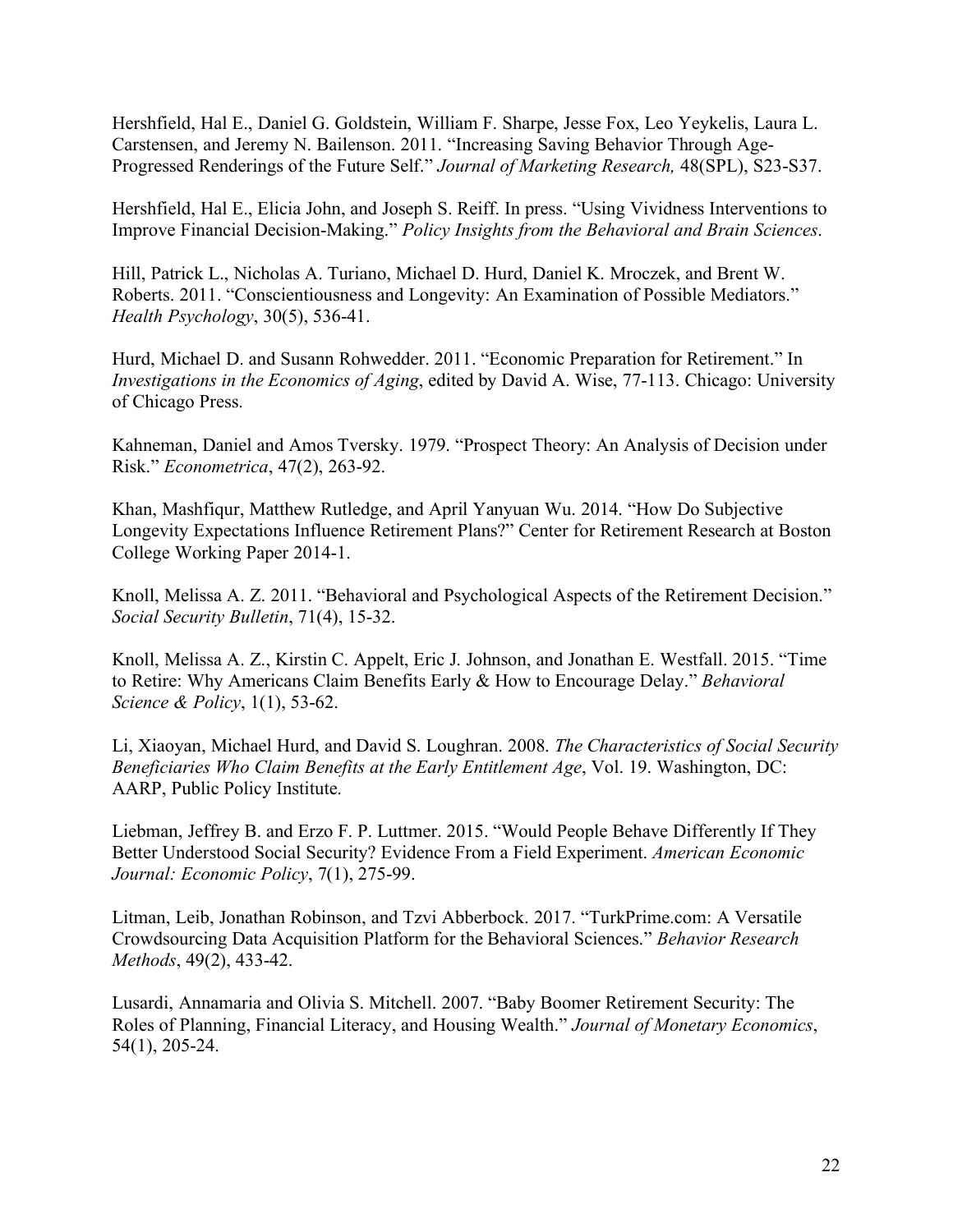Lusardi, Annamaria and Olivia S. Mitchell. 2011. "Financial Literacy and Planning: Implications for Retirement Wellbeing." In *Financial Literacy: Implications for Retirement Security and the Financial Marketplace*, edited by Olivia S. Mitchell and Annamaria Lusardi, 17-39. Oxford: Oxford University Press.

Lynch Jr., John G., Richard G. Netemeyer, Stephen A. Spiller, and Alessandra Zammit. 2009. "A Generalizable Scale of Propensity to Plan: The Long and the Short of Planning for Time and For Money." *Journal of Consumer Research*, 37(1), 108-28.

Mullinix, Kevin J., Thomas J. Leeper, James N. Druckman, and Jeremy Freese. 2015. "The Generalizability of Survey Experiments." *Journal of Experimental Political Science*, 2(2), 109- 38.

Nationwide. 2014. "Many Regret Decision to Take Social Security Early." https://www.nationwide.com/personal/about-us/newsroom/press-release?title=060414-nf-socialsecurity-survey.

Payne, John W., Namika Sagara, Suzanne B. Shu, Kirstin C. Appelt, and Eric J. Johnson. 2013. "Life Expectancy as a Constructed Belief: Evidence of a Live-To or Die-By Framing Effect." *Journal of Risk and Uncertainty*, 46(1), 27-50.

Peck, Joann, and Suzanne B. Shu. 2018. *Psychological Ownership and Consumer Behavior*. New York: Springer Publishing.

Peters, Ellen, Daniel Västfjäll, Paul Slovic, C. K. Mertz, Ketti Mazzocco, and Stephan Dickert. 2006. "Numeracy and Decision Making." *Psychological Science*, 17(5), 407-13.

Rabin, Matthew, and Richard H. Thaler. 2001. "Anomalies: Risk Aversion." *Journal of Economic Perspectives*, 15(1), 219-32.

Schreiber, Philipp and Martin Weber. 2016. "Time Inconsistent Preferences and the Annuitization Decision." *Journal of Economic Behavior & Organization*, 129, 37-55.

Schultz, P. Wesley, Jessica M. Nolan, Robert B. Cialdini, Noah J. Goldstein, and Vladas Griskevicius. 2007. "The Constructive, Destructive, and Reconstructive Power of Social Norms." *Psychological Science*, 18(5), 429-34.

Scott, Jason S. 2012. "Household Alpha and Social Security." *Financial Analysts Journal*, 68(5), 6-10.

Shoven, John B. and Sita Nataraj Slavov. 2012. "The Decision to Delay Social Security Benefits: Theory and Evidence." NBER Working Paper No. 17866.

Shu, Suzanne B. 2018. "Psychological Ownership in Financial Decisions." In *Psychological Ownership and Consumer Behavior*, edited by Joann Peck and Suzanne B. Shu, 165-76. New York: Springer Publishing.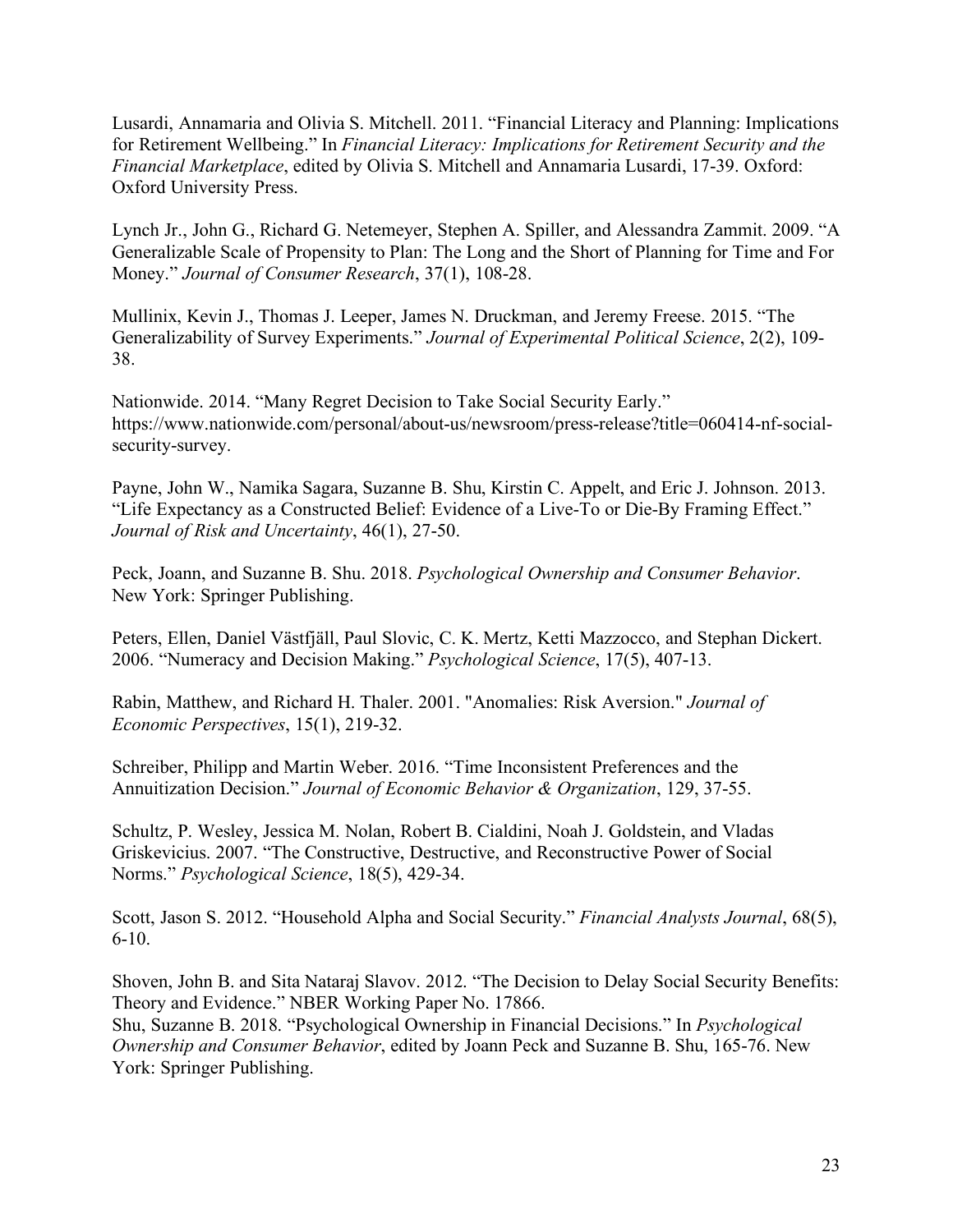Shu, Suzanne B. and John W. Payne. 2016. "Life Expectation Judgments, Fairness, and Loss Aversion in the Psychology of Social Security Claiming Decisions."

Shu, Suzanne B. and Stephen D. Shu. Forthcoming. "The Psychology of Decumulation Decisions During Retirement." *Policy Insights from the Behavioral and Brain Sciences*. Shu, Suzanne B., Robert Zeithammer, and John W. Payne. 2016. "Consumer Preferences for Annuity Attributes: Beyond Net Present Value." *Journal of Marketing Research*, 53(2), 240-62.

Snowberg, Erik and Leeat Yariv. 2018. "Testing the Waters: Behavior across Participant Pools."

Weber, Elke U., Eric J. Johnson, Kerry F. Milch, Hannah Chang, Jeffrey C. Brodscholl, and Daniel G. Goldstein. 2007. "Asymmetric Discounting in Intertemporal Choice: A Query-Theory Account." *Psychological Science*, 18(6), 516-23.

Weller, Joshua A., Nathan F. Dieckmann, Martin Tusler, C. K. Mertz, William J. Burns, and Ellen Peters. 2013. "Development and Testing of an Abbreviated Numeracy Scale: A Rasch Analysis Approach." *Journal of Behavioral Decision Making*, 26(2), 198-212.

Wilson, Timothy D. and Daniel T. Gilbert. 2005. "Affective Forecasting: Knowing What to Want." *Current Directions in Psychological Science*, 14(3), 131-34.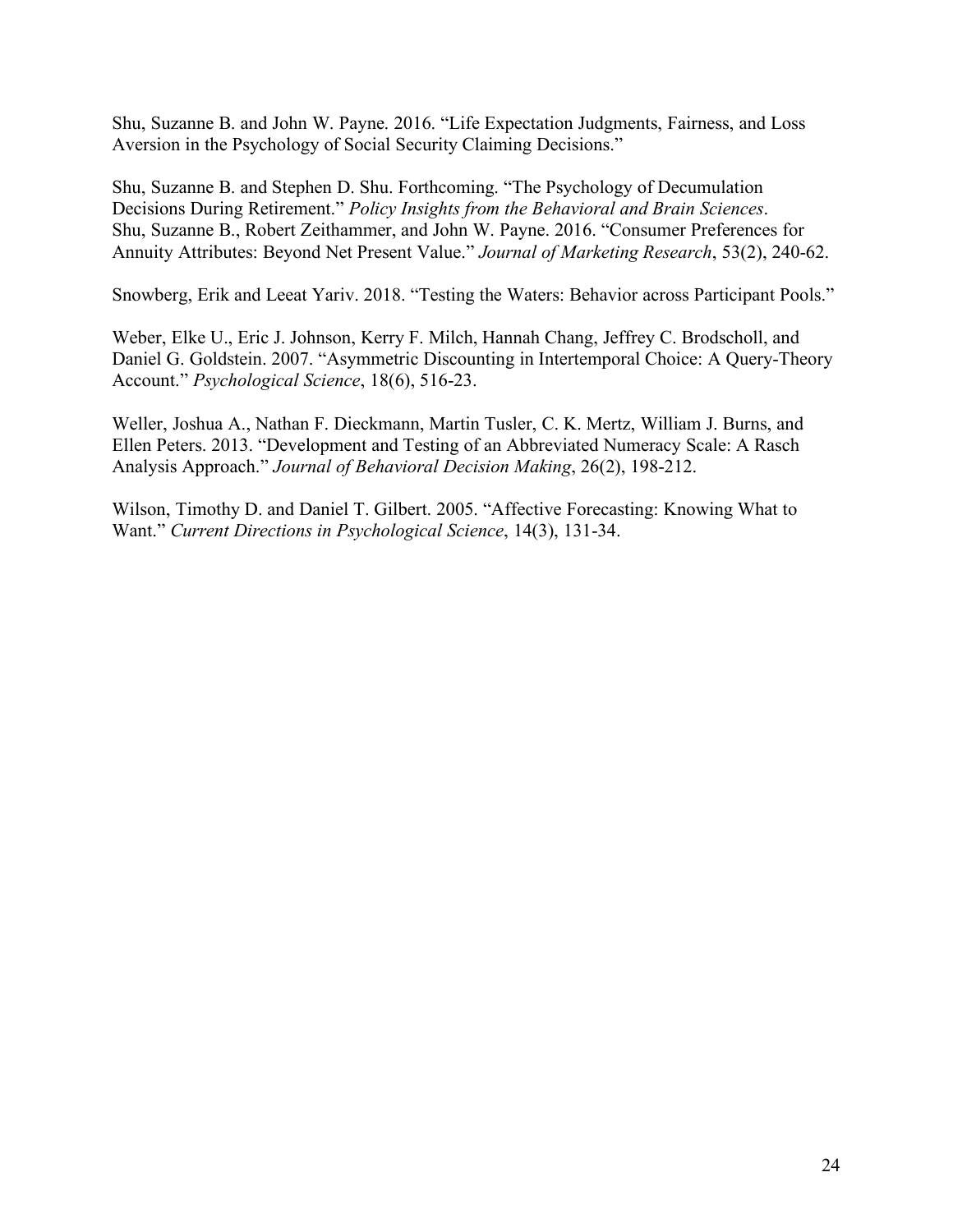|                                    |             | <b>Intended Claiming Age</b> |             |                  |
|------------------------------------|-------------|------------------------------|-------------|------------------|
|                                    | (1)         |                              | (2)         |                  |
|                                    | $\mathbf b$ | se                           | $\mathbf b$ | se               |
| Frame - Annual                     | $-0.187$    | 0.223                        | $-0.159$    | 0.223            |
| Frame - Gains                      | $0.401*$    | 0.220                        | $0.438**$   | 0.222            |
| Frame - Losses                     | 0.190       | 0.221                        | 0.237       | 0.222            |
| Norms - Descriptive                | $-0.061$    | 0.223                        | $-0.006$    | 0.224            |
| Norms - Injunctive                 | $0.376*$    | 0.223                        | $0.439*$    | 0.224            |
| Norms - People Like You            | $-0.015$    | 0.223                        | $-0.023$    | 0.222            |
| <b>Future Self - Self Benefits</b> | 0.348       | 0.224                        | $0.425*$    | 0.224            |
| Future Self – Family Benefits      | 0.127       | 0.230                        | 0.133       | 0.230            |
| Future Self - Self                 | $-0.018$    | 0.227                        | 0.057       | 0.226            |
| <b>Information - Needs</b>         | 0.058       | 0.224                        | 0.075       | 0.224            |
| Information - Regret               | $0.405*$    | 0.223                        | $0.463**$   | 0.224            |
| Reflect - Query Theory             | $0.761***$  | 0.233                        | $0.792***$  | 0.234            |
| Reflect - Right Tail               | $0.501**$   | 0.223                        | $0.527**$   | 0.223            |
| Female                             |             |                              | $0.412***$  | 0.099            |
| Income $(^{\circ}000s)$            |             |                              | $0.006***$  | 0.001            |
| Age                                |             |                              | $-0.048***$ | 0.008            |
| Constant                           | 66.942***   | 0.128                        | 66.904***   | 0.137            |
| $\mathcal N$                       | 3,508       |                              | 3,420       |                  |
| $R^2$                              | 0.008       |                              | 0.032       |                  |
| <b>F</b> Statistic                 | $2.092**$   | $df = 13$ ; 3494             | $7.103***$  | $df = 16$ ; 3403 |

*Table 1*. Treatment effects on intended claiming age.

*Note: \*\*\*p* < .01. \*\**p*<.05. *\*p*<.1. Constant in Model 1 represents mean intended claiming age in the control condition. In Model 2, controls (gender, income, age) were mean-centered so that the constant in Model 2 represents estimated mean intended claiming age in the control condition.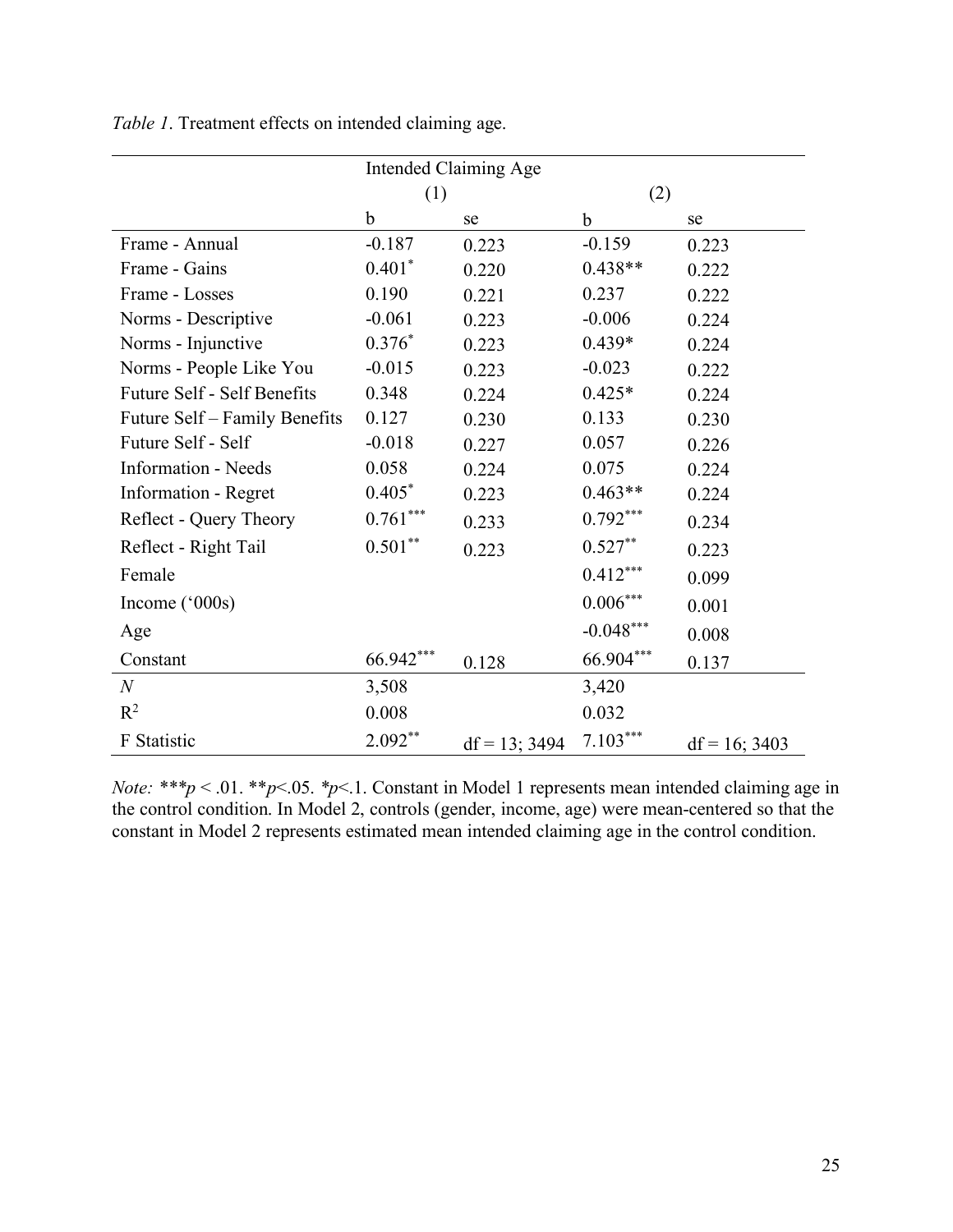| Moderator                        | Coefficient | <b>SE</b> |
|----------------------------------|-------------|-----------|
| CFPB Financial Well-Being Scale  | $-0.168***$ | 0.051     |
| Financial Literacy               | $0.173***$  | 0.050     |
| <b>Financial Risk Taking</b>     | 0.023       | 0.048     |
| <b>Future Self Connectedness</b> | $-0.031$    | 0.049     |
| Interpersonal Influence          | 0.034       | 0.048     |
| Discount Factor (Patience)       | $0.370***$  | 0.049     |
| Life Expectation                 | $0.300***$  | 0.052     |
| <b>Loss Aversion</b>             | $-0.018$    | 0.048     |
| Numeracy                         | $0.100**$   | 0.050     |
| Big 5 - Agreeableness            | $0.211***$  | 0.049     |
| Big 5 - Conscientiousness        | 0.022       | 0.048     |
| Big 5 - Extraversion             | 0.008       | 0.048     |
| Big $5 -$ Openness to Experience | $0.218***$  | 0.047     |
| Big 5 - Stability                | $0.105**$   | 0.048     |
| Propensity to Plan               | 0.011       | 0.048     |
| SSA Subjective Knowledge         | $-0.192***$ | 0.048     |
| <b>SSA Perceived Ownership</b>   | $-0.424***$ | 0.047     |
| <b>Expected Reliance on SSA</b>  | $0.097*$    | 0.050     |
| <b>SSA Solvency Beliefs</b>      | $-0.221***$ | 0.050     |
| Subjective Health                | $0.148***$  | 0.049     |

*Table 2*. Individual differences predicting intended claiming age.

*Note:* \*\*\* $p < .01$ . \*\* $p < .05$ . \* $p < .1$ . These variables are entered individually in separate models, not together. In each model, gender, income, and age are included as controls, as are the 13 indicator variables for condition. Each variable was standardized prior to inclusion in the model, such that the coefficient represents the expected change in claiming age (in years) given a one standard deviation increase in the individual difference.